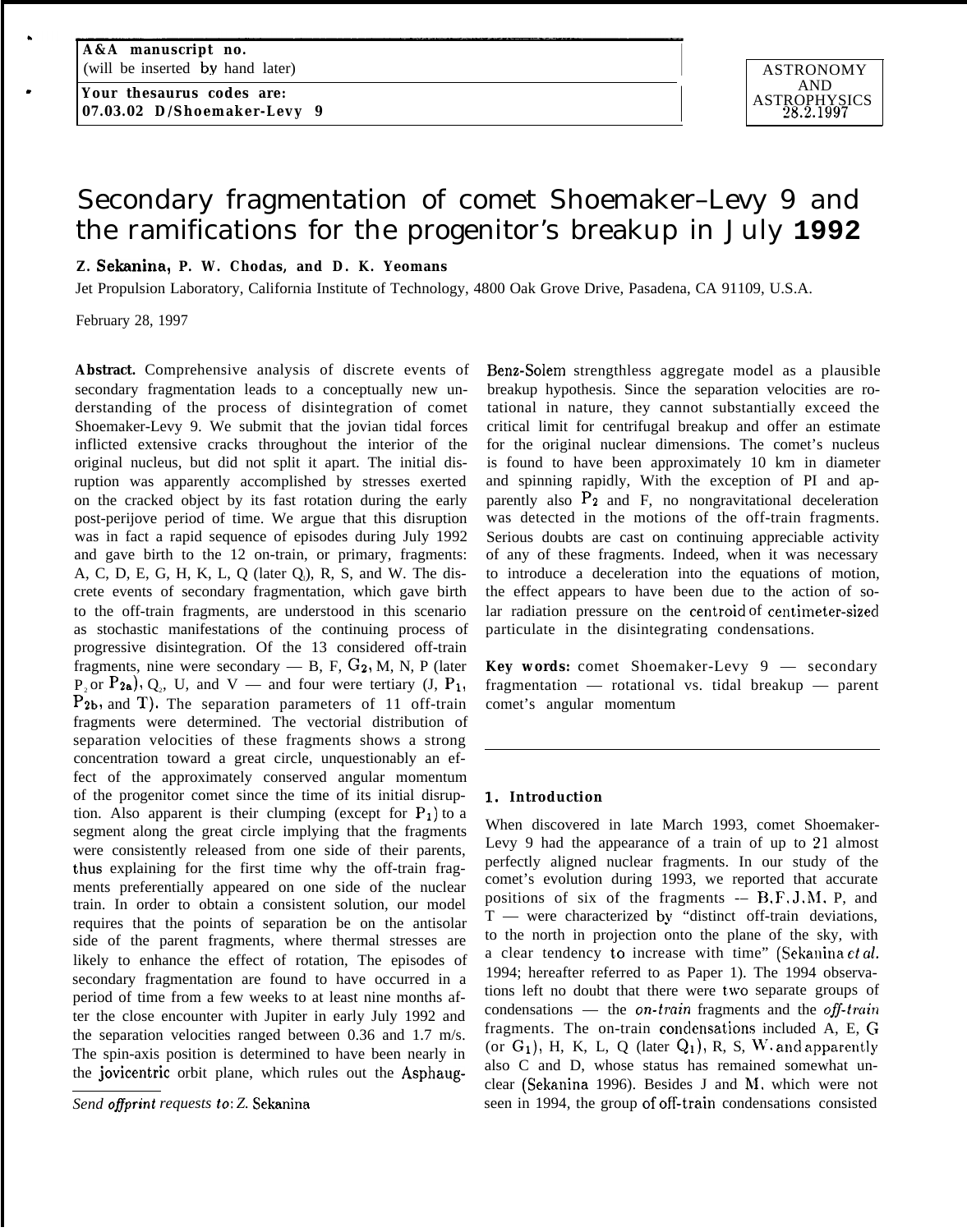.

of B, F, G<sub>2</sub>, N, PI, P<sub>2</sub> (later P<sub>2a</sub> and P<sub>2b</sub>), Q<sub>2</sub>, T, U, and V, all of which were observed during at least limited periods of time in 1994, The motions of A, C, and D, along with those of the off-train fragments, are examined in this study, The objectives are to determine, to the extent possible, the sequence of discrete events that led to the formation of the off-train fragments and to establish, for each of them, the conditions at birth, the nature of its subsequent motion, the identity of its parent fragment, and the hierarchy of the progenitor comet's splitting. We also revisit the issue of temporal variations in the orientation of the nuclear train and address the ramifications that our results have for the processes leading to, and accompanying, the progenitor's splitting near Jupiter in July 1992. Examples of the fragmentation events that lagged by months the initial disruption (which we now suspect was itself a sequence of breakups) were published (Paper 1 and Sekanina 1996); preliminary results of our investigation were presented in a progress report (Sekanina et *al.* 1996).

## **2. Comet splitting and secondary fragmentation of comet Shoemaker–Levy 9**

Splitting is a fairly common phenomenon among comets, but its detection is observationally difficult because companion nuclei are often diffuse objects with large shortterm brightness variations. By the early 1980s, 21 comets were known to have split (Sekanina 1982), but in the past 15 years this number, including comet pairs, has grown to more than 30. Comet splitting is usually nontidal in nature, in which case the rate at which the nuclear components drift apart is determined primarily by the net dif-

ference between contributions from directed outgassing to the orbital momenta of the two objects. This difference is referred to as a differential nongravitational effect (Sekanina 1997 and the references therein). It is responsible for the characteristic configuration with all companions eventually lagging along the orbit behind the principal nucleus; the latter is the most persistent and apparently by far the most massive fragment. It is often the only one that ultimately survives the splitting, Orbital effects of the impulse acquired by a companion during a nontidal breakup and described by the separation velocity are fairly minor.

Comets whose splitting involves tidal forces behave differently (Sckanina 1997). We document below that comet Shoemaker-Levy 9 is a textbook case that illustrates the distinction between the fragment configurations for tidally and nontidally split comets. .4 conspicuous deviation from the expected fragment configuration for nontidally split comets is reflected in the brightness relations among the condensations of Shoemaker–Levy 9: the leading component A was one of the fainter components (e.g., Weaver *et al.* 1995), while the four brightest ones, G, K, L, and Q, were all near the middle of the nuclear train. The magnitudes of the impact phenomena were largely consistent with this evidence (Hammel et *al.* 1995).

Some basic characteristics of the dynamical histories of the fragments, including the conditions at the time of separation, can be recovered by modelling the relative motions of these objects. The major complication in the case of comet Shoemaker-Levy 9 is that many of the fragments were not born during July 1992, shortly after perijove, but subsequently, as products of a long sequence of discrete events, described in Paper 1 as *secondary fragmentation.* We use this term generically, even though some of the breakup episodes involving the off-train fragments did in fact give birth to tertiary products, as shown below,

## **3. Approach and analysis**

The practical approach to fitting the observed motions of the nuclear components involved in the various events of secondary fragmentation consists in applying two critical software modules linked together: (i) a sophisticated ephemeris-determination code and (ii) an iterative leastsquares differential-correction optimization procedure.

The ephemeris-determination program starts from the known orbital elements for the parent fragment (Chodas and Yeomans 1996, referred to hereafter as Paper 2). The program allows positional offsets of the daughter fragment from the parent fragment (either in right ascension and declination or as separation in position angle) to be calculated as functions of (i) the time of separation, (ii) the positional differences, at this time, from the parent fragment's center in three cardinal directions, (iii) the velocity of separation, again at this same time, from the parent fragment in three cardinal directions, and (iv) the deceleration, relative to the parent fragment, radially away from the Sun, which acts continuously between the times of separation and observation and varies as the inverse square of heliocentric distance. The three cardinal directions defined by the jovicentric orbit of the parent fragment are the radial (away from Jupiter), transverse, and normal directions of the right-handed RTN coordinate system. The mutual gravitational attraction of parent and daughter fragments is ignored.

The iterative differential-correction procedure, which makes use of software that solves the normal equations for an arbitrary number of unknowns, is employed to determine up to five parameters: these are the separation time, the three RTN components of the separation velocity, and the relative deceleration. The partial derivat ives of the offsets with respect to the individual parameters are calculated numerically as finite differences. Both the steps of variation, the convergence constraints, and the limit for the number of iterations can freely be selected and controlled by input. In practice, it is always necessary to prescribe a rejection cutoff for positional residuals in right ascension and declination; all the observations leaving residuals that exceed this limit are excluded from the solution. This procedure facilitates and speeds up the convergence. In order to determine the sensitivity of our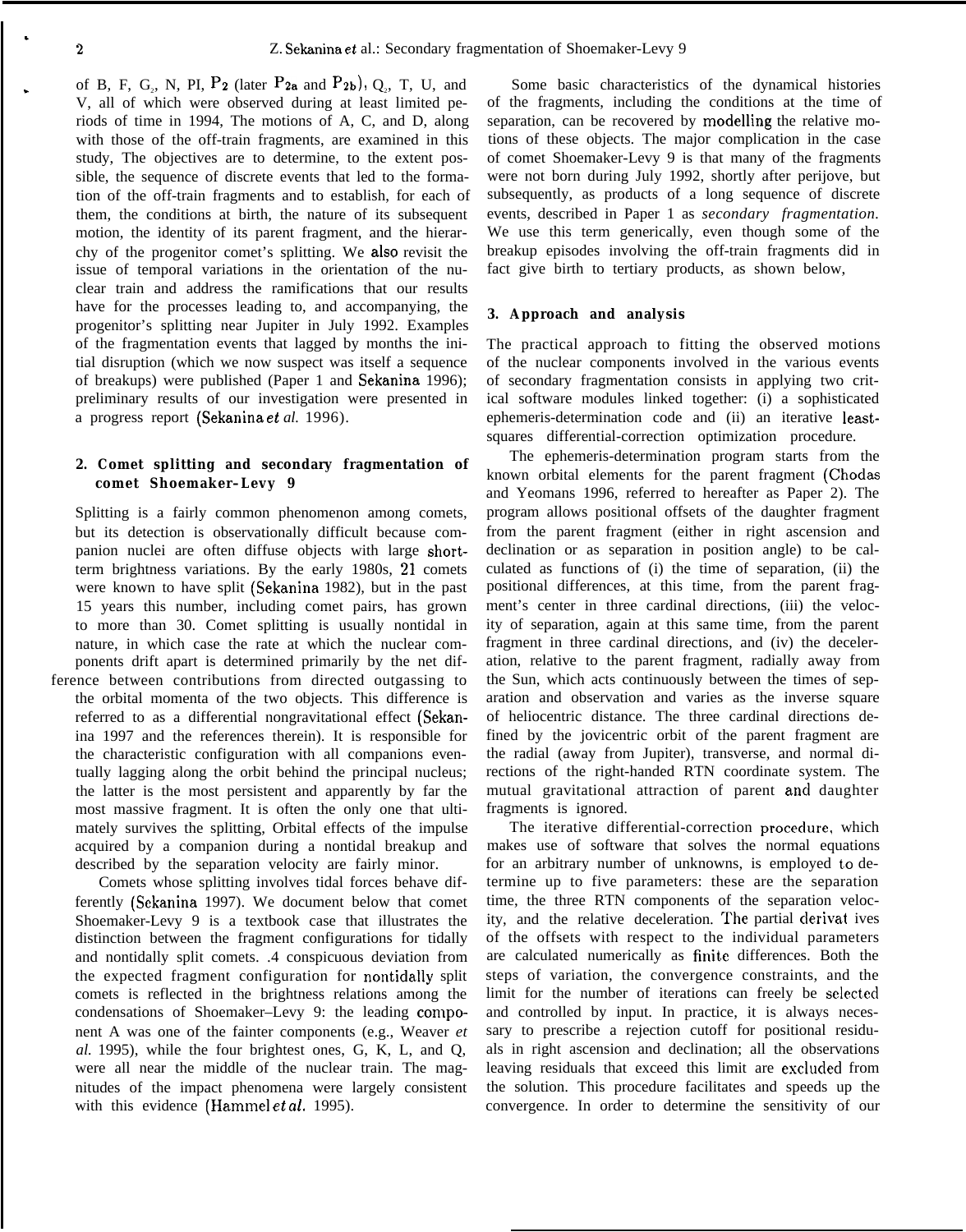solutions to the dataset employed, up to three levels of the rejection cutoff were assumed in some cases — usually 0.4, 0.3, and 0.2 arcsec.

.

.

An important feature of the code for the differentialcorrection procedure is the option to solve for any combination of fewer than the five parameters, so that a total of  $(2<sup>5</sup> - 1)$ , or 31, different versions are available. This option proved most beneficial especially for testing purposes and in the early phases of the iterative procedure before the solution had "settled" around the optimum parametric values, or when the convergence had been slow or failing. In our computations we used this feature to considerable advantage when it became obvious that the introduction of a deceleration was almost always unnecessary. Thus, the results of this study are presented mostly in terms of *four-parameter* solutions, yielding the time of separation and the three components of the separation velocity . Further experimentation in cases in which the four-parameter solutions failed to converge showed that the next best approach was to change, stepwise, the time of separation from one run to the next while maintaining this parameter fixed in each run and solving only for the three separationvelocity components. This way, one could search for a "quasi-optimized" *three-parameter* solution that was calculated by interpolating the time of separation to yield the minimum value for the sum of squares of the positional residuals. We employed this approach on a number of occasions to determine the starting set of parameters for an optimized four-parameter solution, as well as to establish — in cases of convergence difficulties — whether or not the derived time of separation approximately coincided with the 1992 time of perijove. However, these quasi-optimized solutions were not incorporated in our table of results, which only includes the converging four-parameter (and occasionally five-parameter) solutions.

The computer output for each solution includes the starting values of the parameters, their corrections (which must all be zeros if the procedure has fully converged), the final parametric values, and, for each entry, the observed and the final calculated offsets, the residuals O -C, and the differences between the offsets calculated from the normal equations and from the orbit, which represent a standard test for the optimization procedure's convergence, The output also includes the sum of squares of the residuals, the mean residual, the predicted time of impact, and the right ascension and declination of the separationvelocity vector and of the directions to the Sun and Jupiter as seen from the primary fragment at the time of separation. The point of impact is defined as the impactor's crossing the 100-mbar level of Jupiter's atmosphere, following the model by **Lindal** *et al.* (1981).

One of the intriguing problems presented by this comet is the major structural differences among the fragments. This is suggested by the fact that while many of them survived until impact with no dramatic changes in their appearance, others disintegrated long before their colli-

sion with Jupiter. Fragments of the latter kind may have been much more common than suggested by evidence from ground-based observations and from visual inspection of images taken with the Hubble Space Telescope (HST). Application of a comprehensive digital search technique to the central regions of the HST images of several condensations in the nuclear train reveals the presence of isolated clumps of pixels of elevated signal, which were identified as additional visually unresolved fragments in the condensations (Sekanina 1995). The second most prominent object in condensation P<sub>2</sub> detected on digital maps from late January 1994 turned out to be nucleus  $P_{2b}$  that appeared distinctly on an HST image taken two months later (Weaver *et al.* 1995).

### 4. **Individual events of secondary fragmentation**

**Since** the employed technique begins with the orbital elements for the parent fragment, the question of its identity is the first task to be addressed. In practice, this is by no means an easy task and it is prudent that more than one potential parent be examined for most of the daughter fragments under consideration. The criteria used to discriminate among the various scenarios include the mean residual, the temporal distribution of residuals from the offsets, the degree of solution convergence, the number of observations involved and, especially, the constraints set by the breakup sequence and by the impact time when it is reasonably well established from the observations. With all else being equal, we prefer the solution that yields the lowest separation velocity. As remarked in Sect, 3, solutions that included a nongravitational deceleration almost never improved the quality of the representation of positional offsets of the fragments and usually led to meaningless results. The only exceptions are condensations  $P_1$  (Sect. 4.11) and apparently also F (Sect. 4.5) and  $P_2$  (Sect. 4.10).

The details on the converging four-parameter (and several five-parameter) solutions are presented in Table 1. The individual columns list: the daughter fragment; the parent fragment; the rejection cutoff and the degree of convergence; the time of separation; the total magnitude of the velocity of separation; its radial, transverse, and normal components (as defined in Sect. 3): the number of offset pairs employed ancl the RMS residual; the right ascension and declination of the separation-velocity vector and of the fragment-Sun vector at the time of separation; the angle  $\gamma$  between the fragment-Sun vector and the separation-velocity vector and the true anomaly of the parent fragment in its jovicentric orbit at that time. calculated as the angle subtended by the Jupiter-fragment vectors at perijove and at the time of separation: and, finally, the predicted impact time (as observed at the Earth) of the daughter fragment and the status oft he solution. The motions of some of the secondary and tertiary fragments relative to their parents are shown in Figs. 1-2.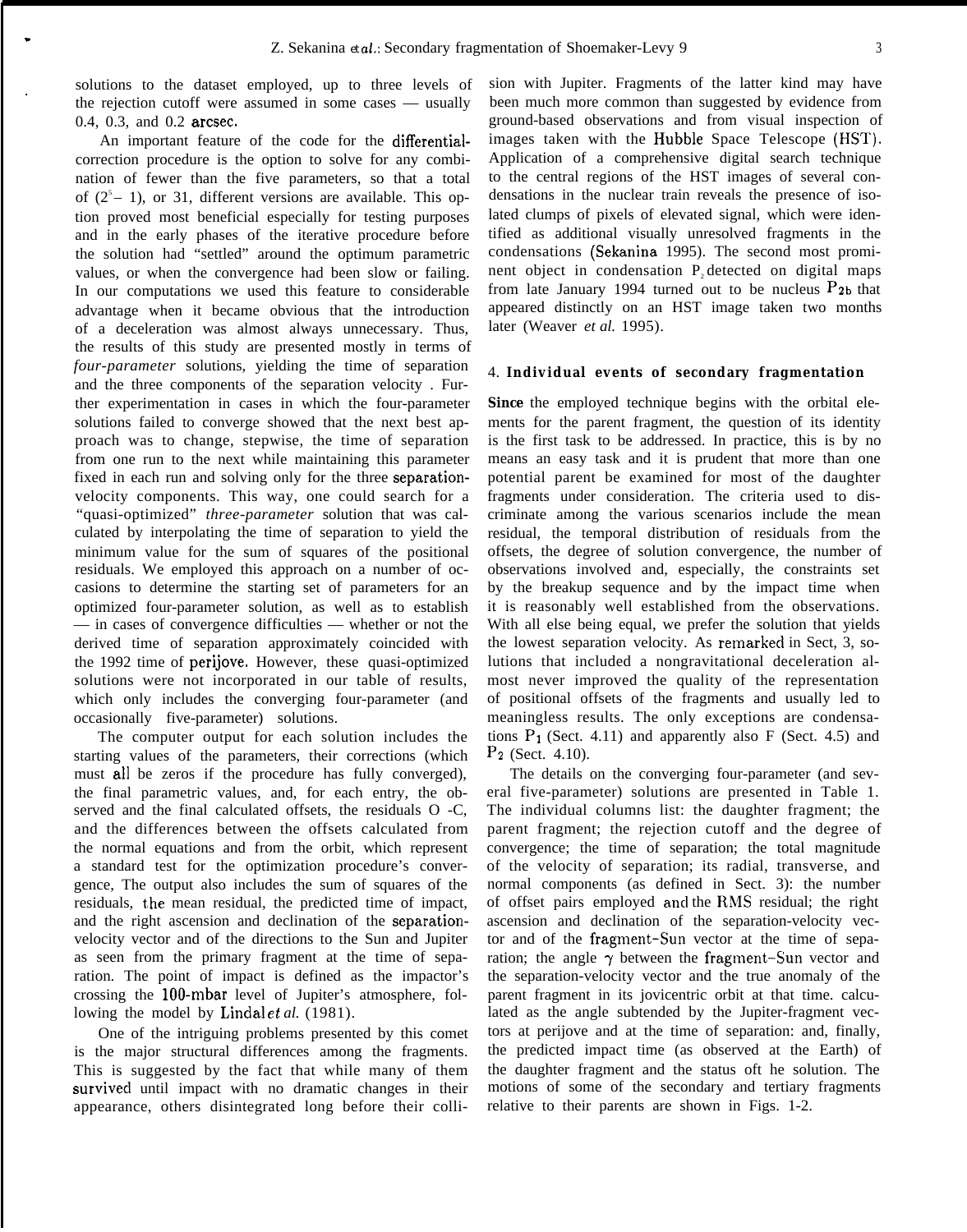.

. Table **1.** Selected four- and five-parameter solutions for secondary-fragmentation events of comet Shoemaker-Levy 9.

| Fragment                  |                                             | Rejection<br>cutoff           | Time of                   |                        | Velocity of separation $(m/s)$                                                 |                                       | Number Sepa-<br>of data/ | ration                                | direc-            | Sun's Angle $\gamma^a$ / Predicted | Jovicen- impact time,                                                                          |
|---------------------------|---------------------------------------------|-------------------------------|---------------------------|------------------------|--------------------------------------------------------------------------------|---------------------------------------|--------------------------|---------------------------------------|-------------------|------------------------------------|------------------------------------------------------------------------------------------------|
| Daugh-Par-                |                                             | $(\text{arcsec})/$<br>Conver- | separation.<br>$T_{sep}$  | Total                  | Component                                                                      |                                       | <b>RMS</b><br>residual   | velocity:                             | tion:             |                                    | tric true 94 $\mathrm{Jul}(\mathrm{UTC})^c$<br>$\alpha_{\text{Sun}}$ anomaly, (d: hr:min:s ) / |
| ter                       | ent                                         | gence                         | (TDB)                     | $V_{sep}$              | $V_{\rm rad}$                                                                  | $V_{\text{transv}}$<br>$V_{\tt norm}$ | (arcsec)                 | $\alpha_{\rm sep}/$<br>$\delta_{sep}$ | $\delta$ Sun      | $u^b$                              | <b>Status</b>                                                                                  |
| B                         | $F^{\mathfrak{c}}$                          | 0.3<br>adequate               | 92 Aug 15.3<br>±11.0      | 0.92<br>$\pm 0.11$     | $-0.908$<br>$\pm 0.115 \pm 0.012 \pm 0.014 \pm 0.140$                          | $-0.014$ $-0.138$ 41                  |                          | 284.71<br>$+11.95$                    | 352?62<br>$-3?74$ | 69?29<br>$+172.40$                 | 17:02:58:52                                                                                    |
|                           | $G^d$                                       | 0.4<br>adequate               | 92 Aug 30.1<br>$\pm 9.7$  | 1.58<br>±0.11          | $-1.435 + 0.364 + 0.541$<br>$\pm 0.118$ $\pm 0.082$ $\pm 0.074$ $\pm 0.212$    |                                       | 63                       | 252.60<br>$+9.29$                     | 353.41<br>$-3.21$ | 101.18<br>$+173.43$                | 17:03:02:19                                                                                    |
|                           | H                                           | 0.4<br>robust                 | 92 Aug 12.4<br>$*9.3$     | 1.77<br>$\pm 0.18$     | $-1,684$ +0.295 +0.464<br>$\pm 0.186 \pm 0.029 \pm 0.034$                      |                                       | 43<br>±0.208             | 255.69<br>$+11.03$                    | 352.47<br>$-3.84$ | 97.38<br>$+172.18$                 | 17:03:04:17                                                                                    |
|                           | H                                           | 0.3<br>robust                 | 92 Aug 3.4<br>$\pm 9.1$   | 1.59<br>±0.19          | $-1,490$ $+0.266$ $+0.483$<br>$\pm 0.205 \pm 0.036 \pm 0.047$                  |                                       | 27<br>±0.149             | 252.64<br>$+10.85$                    | 352.01<br>$-4.17$ | 99.97<br>$+171.18$                 | 17:03:03:34                                                                                    |
|                           | H                                           | 0.2<br>robust                 | 92 Aug 3.1<br>$\pm 5.9$   | 1.57<br>$\pm 0.13$     | $-1.480 + 0.240 + 0.453$<br>$\pm 0.133 \pm 0.020 \pm 0.029$                    |                                       | 17<br>±0.101             | 256.69<br>$+10.37$                    | 352.00<br>$-4.18$ | 95.96<br>$+171.15$                 | 17:03:01:36                                                                                    |
| $\mathbf c$               | ${\bf E}$                                   | 0.3<br>adequate               | 92 Aug 13.7<br>±27.8      | 7) .34<br>$\pm 0.11$   | $-0.334 + 0.021 + 0.020$<br>$\pm 0.109 \pm 0.013 \pm 0.008 \pm 0.128$          |                                       | 50                       | 264.00<br>$+14.82$                    | 352.53<br>$-3.80$ | 89.55<br>$+172.29$                 | 17:07:10:25                                                                                    |
|                           | E                                           | 0.2<br>adequate               | 92 Aug 14.6<br>$*19.9$    | 0.34<br>±0.08          | $-0.340 + 0.033 + 0.030$<br>$\pm 0.077 \pm 0.008 \pm 0.007 \pm 0.093$          |                                       | 37                       | 262.09<br>$+13.57$                    | 352.58<br>$-3.76$ | 91.36<br>$+172.38$                 | 17:07:10:14                                                                                    |
|                           | G                                           | 0.3<br>adequate               | 92 Aug 5.2<br>±10.8       | 0.93<br>±0.14          | $-0.916 + 0.095 + 0.11546$<br>$\pm 0.143 \pm 0.019 \pm 0.016 \pm 0.127$        |                                       |                          | 265.72<br>$+10.92$                    | 352.10<br>$-4.10$ | 87.23<br>$+171.42$                 | 17:07:06:29                                                                                    |
|                           | G                                           | 0.2<br>adequate               | 92 Aug 8.1<br>$\pm 7.9$   | 0.96<br>$\bullet$ 0.10 | $-0.953$ +0.103 +0.111 35<br>$4cO.1O1 \pm 0.011 \pm 0.008 \pm 0.103$           |                                       |                          | 262.43<br>$+12.15$                    | 352.25<br>$-4.00$ | 90.67<br>$+171.75$                 | 17:07:08:26                                                                                    |
|                           | H                                           | 0.3<br>adequate               | 92 Jul 30.1<br>$\pm 6.2$  | 1.23<br>$\pm 0.14$     | $-1.227 + 0.087 + 0.037$ 40<br>$\pm 0.139 \pm 0.020 \pm 0.015 \pm 0.145$       |                                       |                          | 268.57<br>$+10.95$                    | 351.80<br>$-4.33$ | 84.20<br>$+170.56$                 | 17:07:11:07<br>∗                                                                               |
|                           | H                                           | 0.2<br>adequate               | 92 Aug 6.2<br>$\pm 5.6$   | 1.38<br>$\pm 0.11$     | $-1.376 + 0.119 + 0.047$<br>$\pm 0.111 \pm 0.014 \pm 0.014 \pm 0.104$          |                                       | 28                       | 268.83<br>$+10.98$                    | 352.15<br>$-4.07$ | 84.24<br>$+171.53$                 | 17:07:10:28                                                                                    |
| ${\rm D}$                 | E                                           | 0.3<br>weak                   | 92 Aug 25.0<br>$\pm 39.2$ | 0.16<br>$\pm 0.06$     | $-0.157 + 0.025 + 0.044$ 31<br>$\pm 0.058$ $\pm 0.022$ $\pm 0.017$ $\pm 0.137$ |                                       |                          | 256.34<br>$+12.12$                    | 353.13<br>$-3.40$ | 97.35<br>$+173.12$                 | 17:11:52:49                                                                                    |
|                           | H                                           | $0.3\,$<br>adequate           | 92 Jul 23.6<br>±11.6      | 0.96<br>$\pm 0.25$     | $-0.943$ $+0.135$ $+0.122$<br>$\pm 0.258 \pm 0.021 \pm 0.025$                  |                                       | 28<br>±0.134             | 265.27<br>$+6.42$                     | 351.50<br>$-4.58$ | 86.78<br>$+169.23$                 | 17:11:47:47<br>*                                                                               |
|                           | H                                           | 0.2<br>robust                 | 92 Jul 29.7<br>$\pm 8.5$  | 1.09<br>$\pm 0.16$     | $-1.070 +0.142 +0.115$<br>$\pm 0.162 \pm 0.014 \pm 0.011 \pm 0.104$            |                                       | 21                       | 267.08<br>$+7.73$                     | 351.78<br>$-4.35$ | 85.35<br>$+170.48$                 | 17:11:47:26                                                                                    |
| $\boldsymbol{\mathrm{F}}$ | $G^d$                                       | 0.3<br>adequate               | 92 Nov 1.5<br>$\pm 9.3$   | 0.89<br>$*0.05$        | $-0.549$ $+0.407$ $+0.573$ 67<br>$\pm 0.025 \pm 0.076 \pm 0.050 \pm 0.151$     |                                       |                          | 226.03<br>$+5.26$                     | 357.07<br>$-1.04$ | 130.95<br>$+175.64$                | 18:00:38:58                                                                                    |
|                           | $\mathbf{H}^{\scriptscriptstyle{\text{d}}}$ | 0.3<br>robust                 | 92 Ott 12.0<br>$*6.6$     | 1.47<br>$\pm 0.04$     | $-1.293 + 0.448 + 0.542$ 62<br>$\pm 0.049 \pm 0.020 \pm 0.017 \pm 0.133$       |                                       |                          | 249.41<br>$+8.91$                     | 355.86<br>$-1.73$ | 106.52<br>$+175.11$                | 18:00:37:28                                                                                    |
|                           | $\mathbf{H}^{\scriptscriptstyle{\text{d}}}$ | 0.2<br>robust                 | 92 Ott 5.3<br>$\pm 6.3$   | 1.42<br>$\pm 0.04$     | $-1.242 + 0.427 + 0.547$<br>$\pm 0.046 \pm 0.012 \pm 0.008 \pm 0.101$          |                                       | 44                       | 245.58<br>$+10.07$                    | 355.47<br>$-1.96$ | 109.92<br>$+174.91$                | 18:00:38:52                                                                                    |
|                           | К                                           | 0.3<br>robust                 | 92 Aug 23.9<br>$*5.4$     | 1.76<br>$\pm 0.07$     | $-1.593 + 0.400 + 0.633$ 51<br>$\pm 0.082 \pm 0.016 \pm 0.011 \pm 0.152$       |                                       |                          | 249.04<br>$+10.38$                    | 353.08<br>$-3.43$ | 104.42<br>$+173.05$                | 18:00:49:20                                                                                    |
|                           | $K^{\circ}$                                 | 0.3<br>robust                 | 92 Aug 27.4<br>$\pm 4.9$  | 1.70<br>$\pm 0.07$     | $-1.668 + 0.272 + 0.216$<br>$\pm 0.072 \pm 0.026 \pm 0.059 \pm 0.157$          |                                       | 66                       | 266.73<br>$+9.13$                     | 353.27<br>$-3.31$ | 87.12<br>$+173.27$                 | 18:00:36:32                                                                                    |
|                           | $K^f$                                       | 0.2<br>robust                 | 92 Aug 28.9<br>±4.9       | 1.72<br>$\pm 0.07$     | $-1.690 + 0.245 + 0.191$<br>$\pm 0.073 \pm 0.023 \pm 0.051 \pm 0.109$          |                                       | 38                       | 267.95<br>$+9.85$                     | 353.35<br>$-3.25$ | 86.03<br>$+173.36$                 | 18:00:36:17                                                                                    |
| J                         | $\bf K$                                     | 0.15<br>robust                | 92Sept 21.5<br>$\pm 28.5$ | 0.48<br>$*0.12$        | $-0.471 + 0.035 + 0.110$<br>$\pm 0.101 \pm 0.144 \pm 0.289 \pm 0.096$          |                                       | 4                        | 252.41<br>$+20.89$                    | 354.67<br>$-2.43$ | 102.32<br>$+174.45$                | 19:02:22:55                                                                                    |
|                           | L                                           | 0.15<br>robust                | 92 Aug 16.5<br>$\pm 23.4$ | 0.87<br>±0.24          | $-0.854$ $-0.076$ $-0.144$ 4<br>$\pm 0.237 \pm 0.133 \pm 0.289 \pm 0.097$      |                                       |                          | 287'.35<br>$+15.48$                   | 352.68<br>$-3.70$ | 67.41<br>$+172.53$                 | 19:01:58:53                                                                                    |
|                           | N                                           | 0.15<br>robust                | 92 Aug 10.0<br>±11.4      | 1.30<br>$\pm 0.18$     | $-1.252 +0.210 +0.298$<br>$\pm 0.185 \pm 0.095 \pm 0.211 \pm 0.069$            |                                       | 4                        | 260.14<br>$+9.80$                     | 352.35<br>$-3.93$ | 92.84<br>$+171.93$                 | 19:03:17:45<br>$\boldsymbol{0}$                                                                |
| M                         | P <sup>g</sup>                              | 0.15<br>adequate              | 92 Ott 18.7<br>±23.4      | 0.70<br>$\pm 0.17$     | $-0.645 + 0.160 + 0.2064$<br>$\pm 0.113 \pm 0.242 \pm 0.430 \pm 0.133$         |                                       |                          | 248.74<br>$+14.84$                    | 356.25<br>$-1.50$ | 107.30<br>$+175.28$                | 20:06:10:05                                                                                    |
|                           | Q                                           | 0.15<br>robust                | 92 Aug 31.0<br>$\pm 24.5$ | 1.00<br>$\pm 0.24$     | $-0.673 + 0.312 + 0.674$ 4<br>$\pm 0.135$ $\pm 0.153$ $\pm 0.320$ $\pm 0.108$  |                                       |                          | 224.96<br>$+10.20$                    | 353.46<br>$-3.18$ | 128.43<br>$+175.28$                | 20:07:16:51                                                                                    |
| $\overline{N}$            | Q                                           | 0.3<br>adequate               | 92 Aug 17.7<br>$\pm 0.3$  | 0.63<br>±0.01          | $-0.443 + 0.196 + 0.399$<br>$\pm 0.002 \pm 0.013 \pm 0.011 \pm 0.156$          |                                       | $25^\circ$               | 231.37<br>$+7.38$                     | 352.75<br>$-3.65$ | 121.57<br>$+172.61$                | 20:10:29:19                                                                                    |
|                           | Q                                           | $0.2\,$<br>robust             | 92 Aug 9.7<br>$\pm 0.2$   | 0.57<br>$\pm 0.01$     | $-0.402 + 0.161 + 0.378$<br>$\pm 0.001 \pm 0.011 \pm 0.009 \pm 0.089$          |                                       | 139                      | 230.24<br>$+8.67$                     | 352.33<br>$-3.94$ | 122.30<br>$+171.98$                | 20:10:29:17                                                                                    |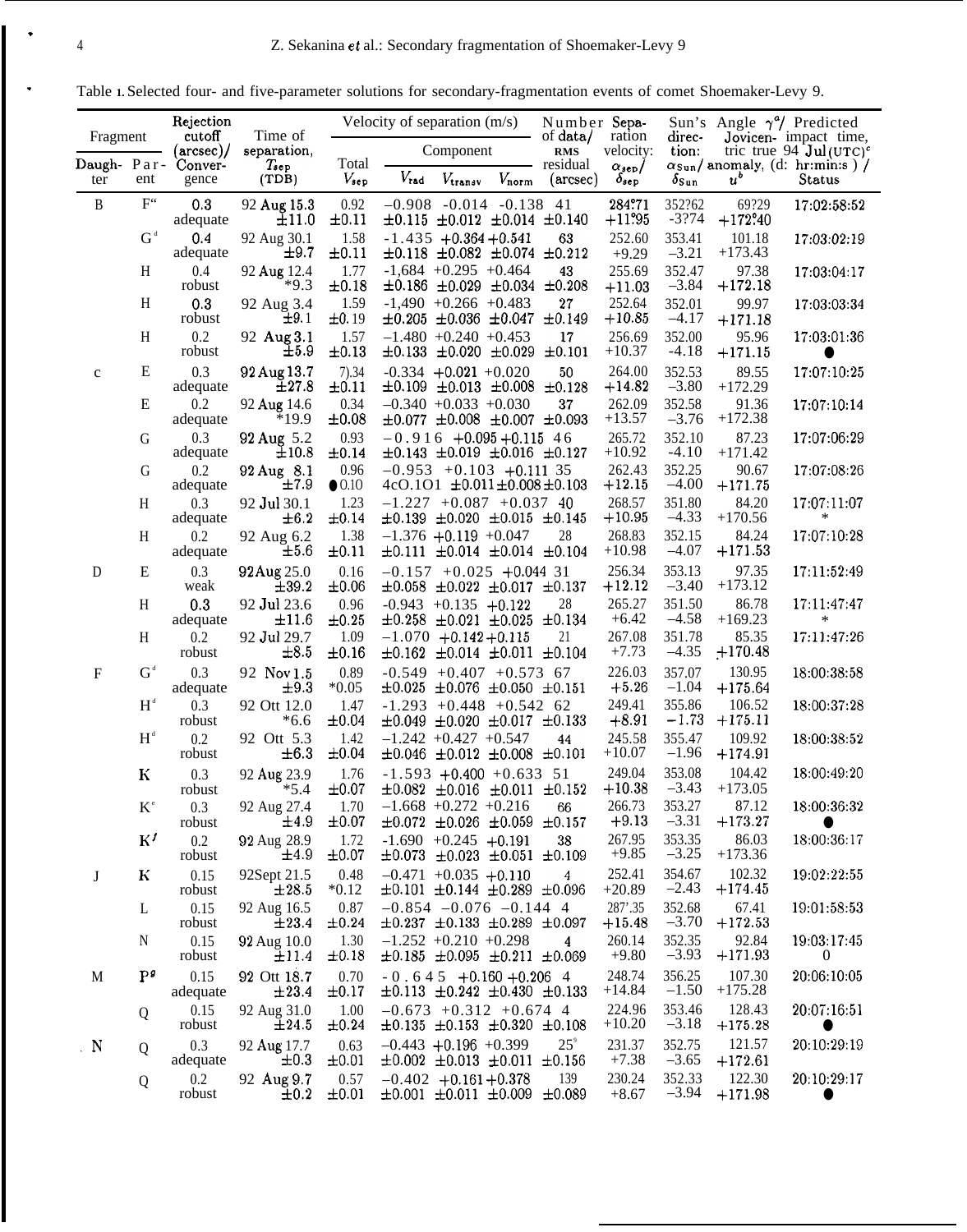. Table 1 (continued).

| Fragment |                         | Rejection<br>cutoff             | Time of                   |                                                                       |               | Velocity of separation $(m/s)$       |                | Number Sepa-<br>- of data/ ration                                                         |                             | direc-                          |                                   | Sun's Angle -y"/ Predicted<br>Jovicen- impact time,    |
|----------|-------------------------|---------------------------------|---------------------------|-----------------------------------------------------------------------|---------------|--------------------------------------|----------------|-------------------------------------------------------------------------------------------|-----------------------------|---------------------------------|-----------------------------------|--------------------------------------------------------|
|          |                         | Daugh- Par- Conver-             | (arcsec)/ separation,     | Total -                                                               |               | Component                            |                | <b>RMS</b><br>residual                                                                    | velocity:<br>$\alpha_{sep}$ | tion:<br>$\alpha_{\text{Sun}}/$ |                                   | tric true 94 Jul $(UTC)^c$<br>anomaly, $(d:hr:min:s)/$ |
| ter      | ent                     | gence                           | $T_{sep}$<br>(TDB)        | V <sub>sep</sub>                                                      | $V_{\rm rad}$ | $V_{\mathtt{transv}}$                | $V_{\rm norm}$ | $(\text{arcsec})$                                                                         | $\delta_{\text{sep}}$       | $\delta$ Sun                    | $u^b$                             | Status                                                 |
| $P(P_2)$ |                         | $\mathbf{O}$<br>0.3<br>adequate | 92 Dec 25.7               |                                                                       |               | $1.23 -0.511 +0.674 +0.887$ 34       |                | $\pm 7.1 \pm 0.08 \pm 0.015 \pm 0.090 \pm 0.084 \pm 0.148 + 6.27 + 0.75$                  | 211.85                      | 0.39                            | 147.82<br>$+176.68$               | 20:15:19:47                                            |
|          | Q                       | 0.2                             | 92 Dec 14.5               |                                                                       |               | $1.14 -0.478 +0.585 +0.851$          |                | 24                                                                                        | 210.29 359.70               |                                 | 148,22                            | 20:5:23:56                                             |
|          | O'                      | adequate<br>0.2                 | 92 Nov 4.9                | $\pm 6.4 \pm 0.03 \pm 0.014 \pm 0.050 \pm 0.019 \pm 0.111$<br>0.50    |               | $-0.438 + 0.126 + 0.198$             |                | 27                                                                                        | 249.25 357.28               |                                 | $+8.62 + 0.39 + 176.50$<br>107.74 | 20: 5:10:43                                            |
|          |                         | adequate                        |                           |                                                                       |               |                                      |                | $\pm 10.5$ $\pm 0.05$ $\pm 0.017$ $\pm 0.080$ $\pm 0.097$ $\pm 0.102$ $+13.47$            |                             |                                 | $-0.92$ +175.72                   |                                                        |
|          | $Q^{i,j}$               | robust                          | 0.05 92 Dec 19.4          |                                                                       |               | $0.69 -0.555 +0.226 +0.3$            | - 3            | $\pm 8.5 \pm 0.05 \pm 0.019 \pm 0.090 \pm 0.082 \pm 0.038 + 14.48$                        | 241.27                      | 0.00<br>$+0.55$                 | 117.58<br>$+176.58$               | 20: 4:45:16                                            |
| $P_1$    | $\mathbf{P}^k$          | 0.3<br>weak                     | 92 Nov 18.5               | $\pm 84.9$ $\pm 0.32$ $\pm 0.050$ $\pm 0.435$ $\pm 0.262$ $\pm 0.135$ |               | $1.07 + 0.030 - 0.564 - 0.904$ 16    |                |                                                                                           | 9.94<br>$-0.15$             | 358.13<br>$-0.46$               | 11.81<br>$+175.98$                | 20:17:24:03                                            |
|          | $\mathbf{p}^{i,l}$      | robust                          | $0.05$ 92 Nov 17.3        | $\pm 39.5$ $\pm 0.43$ $\pm 0.023$ $\pm 0.592$ $\pm 0.361$ $\pm 0.046$ |               | $0.99 + 0.039 - 0.519 - 0.840$ 3     |                |                                                                                           | $-0.71$                     | 10.37 358.02                    | 12.35<br>$-0.51$ +175.95          | 20:17:30:15<br>$\mathbf 0$                             |
|          |                         | $Q^{d,m}$ 0.2<br>robust         | 93 Apr 8.1                |                                                                       |               | $0.98$ $-0.441$ $-0.825$ $-0.295$ 11 |                | $\pm 21.4 \pm 0.20 \pm 0.020 \pm 0.112 \pm 0.569 \pm 0.091 + 32.95 + 4.06 + 178.04$       | 349.87                      | 7.06                            | 33.05                             | 20:16:40:43                                            |
|          |                         | $0$ "i" $0.1$<br>robust         | 92 Dec 27.6               |                                                                       |               | $0.73 -0.509 -0.302 -0.422$ 3        |                |                                                                                           | 326.04                      | 0.51                            | 36.39                             | 20:15:37:10                                            |
| $Q_{2}$  | Q                       | 0.2<br>93                       | Apr.                      | $15.7, 0.36 - 0.078 + 0.194 + 0.297$                                  |               |                                      |                | $\pm 26.5 \pm 0.18 \pm 0.042 \pm 0.132 \pm 0.299 \pm 0.090 + 13.48 + 0.82 + 176.72$<br>15 | 197.86                      | 7.56                            | 158.76                            | 20:19:43:52                                            |
|          |                         | adequate<br>$^{\circ}$ 0.1      |                           |                                                                       |               |                                      |                | $\pm 18.9$ $\pm 0.02$ $\pm 0.006$ $\pm 0.014$ $\pm 0.017$ $\pm 0.077$ $+14.32$<br>9       | 197.83                      | $+4.30$<br>8.67                 | $+172.29$<br>156.76               | 20:19:43:33                                            |
|          | Q                       | adequate                        | 93 May 2.1<br>$\pm 13.0$  | 0.37                                                                  |               | $-0.082$ $+0.185$ $+0.307$           |                | $\pm 0.03$ $\pm 0.004$ $\pm 0.034$ $\pm 0.032$ $\pm 0.053$                                | $+16.59$                    | $+4.81$                         | $+178.27$                         |                                                        |
| T        | $S^d$                   | 0.3<br>robust                   | 92 Dec 10.8               | $\pm 18.1$ $\pm 0.04$ $\pm 0.028$ $\pm 0.095$ $\pm 0.031$ $\pm 0.155$ |               | $0.77 + 0.272 + 0.278 + 0.660$ 15    |                |                                                                                           | 166.75 359.46<br>$+6.14$    |                                 | 165.79<br>$+0.26$ $+176.42$       | 21:18:30:16                                            |
|          | S                       | 0.2<br>robust                   | 92 Dec 14.6<br>$\pm 16.9$ |                                                                       |               | $0.78 +0.274 +0.306 +0.665$          |                | 11<br>$\pm 0.02$ $\pm 0.026$ $\pm 0.030$ $\pm 0.021$ $\pm 0.135$                          | 167.39 359.70<br>$+5.08$    |                                 | 166.54<br>$+0.39$ $+176.49$       | 21:18:28:57                                            |
|          | u                       | 0.6<br>adequate                 | 92 Nov 5.1                | $\pm 37.8$ $\pm 0.09$ $\pm 0.057$ $\pm 0.168$ $\pm 0.071$ $\pm 0.332$ |               | $0.68$ -0.311 +0.270 +0.541 9        |                |                                                                                           | 211.61 357.28<br>$+11.44$   |                                 | 144.34<br>$-0.92$ +175.69         | 21:18:10:27<br>$\mathbf 0$                             |
|          | u                       | 0.4                             | 92 Nov 9.4                |                                                                       |               | $0.78 - 0.326 + 0.368 + 0.603$       |                | $\overline{7}$                                                                            | 209.02 357.55<br>$+8.74$    |                                 | 147.67<br>$-0.77 + 175.80$        | 21:18:08:41                                            |
|          | $V^d$                   | robust<br>$0.5^{\circ}$         | 92 Sept 16.6              | $\pm 26.8$ $\pm 0.06$ $\pm 0.042$ $\pm 0.060$ $\pm 0.062$ $\pm 0.238$ |               | $1.00 -0.612 +0.353 +0.703$ 10       |                |                                                                                           | 221.23 354.39               |                                 | 132.96<br>$-2.60$ +174.23         | 21:18:08:50                                            |
|          |                         | adequate<br>$V^{\dagger} 0.3$   | 92 Sept 15.0              | $\pm 29.8$ $\pm 0.15$ $\pm 0.123$ $\pm 0.241$ $\pm 0.136$ $\pm 0.302$ |               | $0.99 - 0.604 + 0.349 + 0.696$       |                | 5.                                                                                        | $+9.46$<br>221.02 354.30    |                                 | 133.07                            | 21:18:09:43                                            |
|          | W                       | robust<br>$\mathbf d$<br>0.6    | 92 Ott 21.3               | $\pm 26.3 \pm 0.11 \pm 0.109 \pm 0.152 \pm 0.094 \pm 0.178$           |               | $1.77 - 1.050 + 0.755 + 1.206$ 13    |                |                                                                                           | $+9.72$<br>222.20 356.41    |                                 | $-2.66$ +174.16<br>133.96         | 21:17:56:54                                            |
|          |                         | adequate                        |                           | $\pm 18.1 \pm 0.16 \pm 0.104 \pm 0.204 \pm 0.175 \pm 0.363$           |               |                                      |                |                                                                                           | $+7.62$                     |                                 | $-1.41$ $+175.35$                 |                                                        |
|          | $\mathbf{W}^{\text{d}}$ | 0.4<br>robust                   | 92 Ott 8.0                | $\pm 13.9$ $\pm 0.10$ $\pm 0.079$ $\pm 0.179$ $\pm 0.081$ $\pm 0.232$ |               | $1.61 -0.958 +0.628 +1.1327$         |                |                                                                                           | 221.60 355.63<br>$+8.64$    |                                 | 133.76<br>$-1.86$ +174.99         | 21:18:09:25                                            |
| u        | W                       | 0.3<br>adequate                 | 92 Ott 16.0               |                                                                       |               | $0.89 -0.706 +0.284 +0.459$ 19       |                | $\pm 8.4 \pm 0.03 \pm 0.034 \pm 0.022 \pm 0.017 \pm 0.168 + 12.50$                        | 235.09 356.09               |                                 | 120.58<br>$-1.60 + 175.21$        | 21:22:00:09                                            |
|          | W                       | 0.2<br>robust                   | 92 Ott 7.3                |                                                                       |               | $0.87 -0.671 +0.271 +0.483$ 12       |                | $\pm 6.4 \pm 0.02 \pm 0.026 \pm 0.017 \pm 0.019 \pm 0.106 + 12$ . 66                      | 232.69 355.58               | $-1.89$                         | 122.46<br>+174.96                 | 21:22:01:18                                            |
| V        | W                       | $0.3\,$                         | 92 Dec 10.4               |                                                                       |               | $0.60$ $-0.349$ $+0.278$ $+0.406$    |                | 31 <sup>g</sup>                                                                           | 222.85 359.44               |                                 | 135.77                            | 22:04:23:30                                            |
|          | W                       | adequate<br>0.2                 | 92 Dec 7.3                | $\pm 0.2 \pm 0.01 \pm 0.001$ * O.O 1 O $\pm 0.007 \pm 0.135$          |               | $0.59 -0.344 +0.264 +0.402$          |                | $23^{\circ}$                                                                              | $+9.11$<br>222.88 359.25    | $+0.25$                         | $+176.41$<br>135.49               | 22:04:23:30                                            |
|          |                         | adequate                        |                           | $\pm 0.2$ $\pm 0.01$ $\pm 0.001$ $\pm 0.009$ $\pm 0.006$ $\pm 0.104$  |               |                                      |                |                                                                                           |                             |                                 | $+9.65$ $+0.15$ $+176.37$         | $\bullet$                                              |

<sup>a</sup> Angle between the fragment-Sun vector and the separation-velocity vector at the time of secondary-fragmentation event.<br> **b** Calculated as the sundampted by the Indian fragment meters of a siliculated by time of seconda

**~ Calculated as the angle subtended by the Jupiter-fragment vectors at perijove and at the time of secondary-fragmentation event. d As observed at the Earth. Systematic trends in the residuals.**

'Five-parameter solution: differential deceleration = 8,11 ± 0,98 units of 1^2 s solar attraction.<br>J Five-parameter solution:differential deceleration = 8.75 ± 0.85 units of 10 ~ solar attraction.<br>I Includes<sub>a Dseudo-</sub>obs

" Five-parameter solution: differential deceleration = 17.8±2.2 units of 10<sup>−5</sup> solar attraction.<br>' Based on Hubble Space Telescope observations only. When Q is involved 2\*8 position is assumed to coincide with that of Q

 $\frac{k}{l}$  Five-parameter solution: differential deceleration =  $34.5+11.6$  units of 10-s solar attraction.

" Five-parameter solution: differential deceleration =  $32.0+5.7$  units of 10-s solar attraction.<br>"Tive-parameter solution: differential deceleration =  $66.6+4.1$  units of 10-s solar attraction.<br>"Five-parameter solution: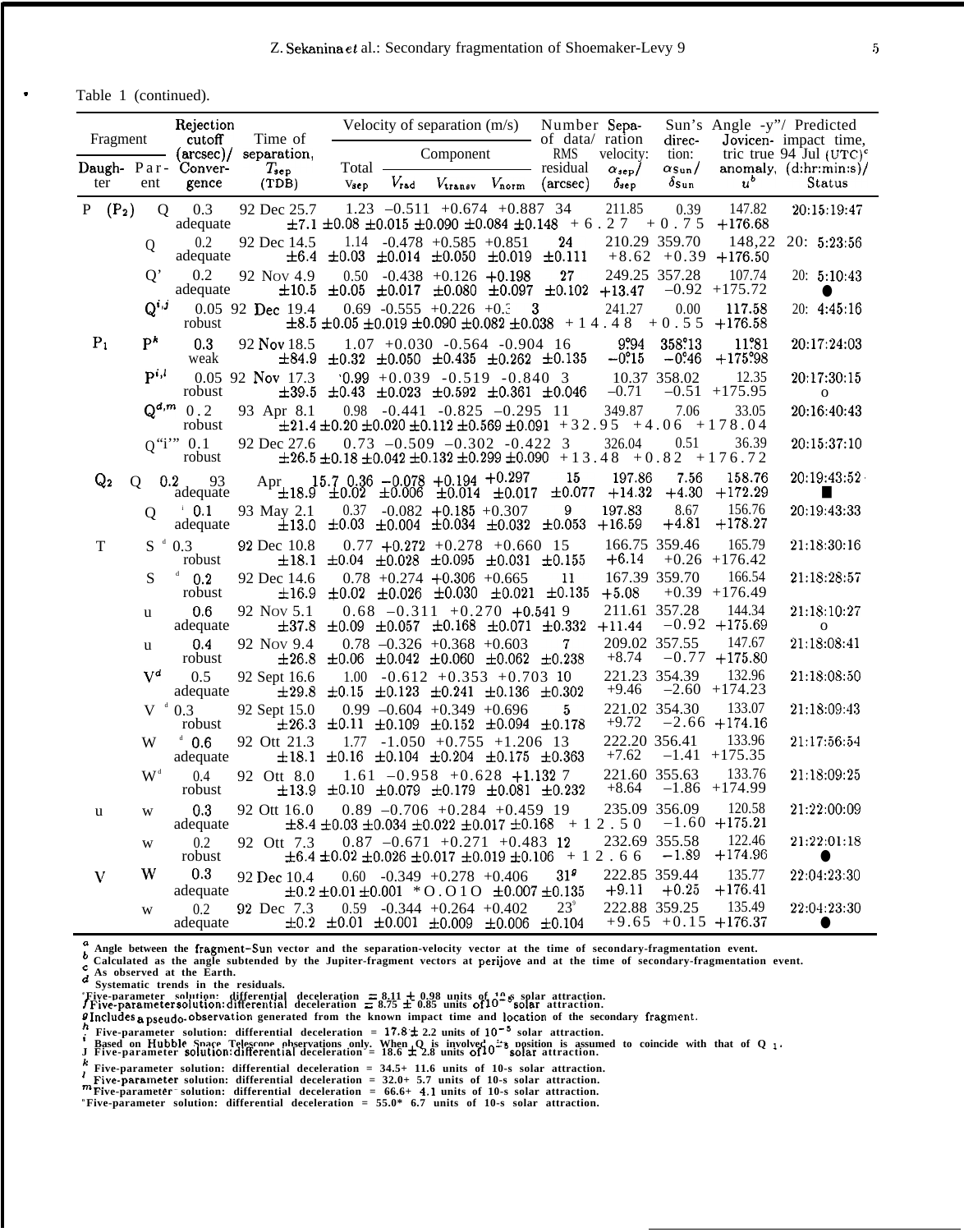

**Fig.** 1. Motions of daughter fragments relative to their parent fragments in projection onto the plane of the sky. The individual pairs are B relative to H, F relative to K, N relative to Q, and V relative to W. The large solid circles are the fixed locations of the parents, the dots are the offsets "daughter minus parent" from the employed astrometric observations, the asterisks on the trajectories of fragments N and V are the observed impact events used as pseudo-observations, and the curves are the best optimized dynamical solutions from Table 1. Note that the scales for the four pairs are shifted relative to each other.

When the tabulated value for the rejection cutoff is smaller than 0.2 arcsec, it represents the maximum residual of all the available observations, rounded off upward to the nearest multiple of 0.05 arcsec; the involved astrometric data are those from the HST or the best ground-based observations. The convergence of a solution is characterized as robust, when in the differential-correction procedure the absolute value of the iterated correction to each of the separation-velocity components can eventually be reduced to about 0.0001 m/s or less and the iterated correction to the time of separation to about 0.005 day or less. The convergence is described as *adequate,* when the absolute values of the respective corrections can be reduced to  $\leq 0.0004$  m/s and  $\leq 0.05$  day; and it is judged to be weak, when they fail to drop below  $\sim 0.001 \text{ m/s}$  and  $\sim 0.1$  day. When the correction values cannot be brought down even to these levels, it is concluded that such solutions have not converged and they are not listed in Table 1. Only two weakly converging solutions are tabulated. A symbol in the table's status column (identical with the symbol used in Fig. 4) indicates the solution that was selected as the most representative one among the scenarios considered for the given daughter fragment. Each such solution is employed in our further analysis (Sect. 5). The bullets and open circles refer to the 1992 breakup episodes with the bullets relating to what we believe are genuine secondary fragments. The open circles refer to tertiary fragments, the square identifies the only 1993 event detected, while the stars mark probable primary fragments.

Table 2 presents information on the scenarios for secondary-fragmentation events which were considered but failed to result in converging four-parameter or fiveparameter solutions, or for which solutions were not attempted for important reasons. The individual columns yield the daughter fragment, the assumed parent fragment, the rejection cutoff employed, and a description of the difficulties encountered.

In the following, we describe and evaluate details on the results of our orbital analysis for the individual events of secondary fragmentation.

.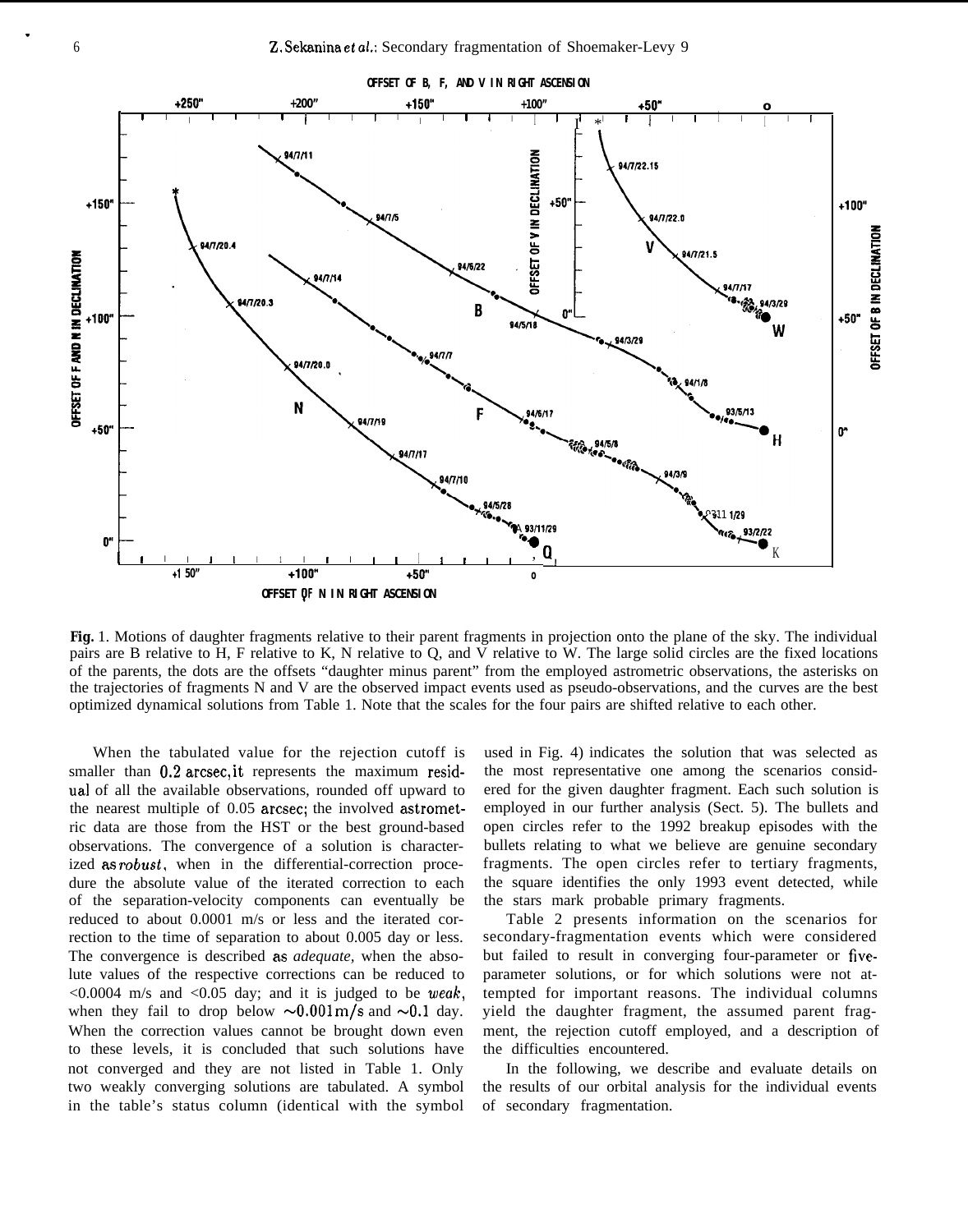

Fig. 2. Motions of daughter fragments relative to their parent fragments. The individual pairs are:  $P_2$  relative to O, T relative to U, and U relative to W. See the caption to Fig. 1 for more details.

#### *~.1. Condensation A*

.

**r**

.

We investigated the possibilities that A could have been derived fro-m C, E, or G but none of these scenarios was found to be acceptable.

Insurmountable convergence difficulties were encountered in searches for four-parameter solutions with C or E as the parent. Sets of three-parameter solutions indicate a broad minimum in the sum of squares of the residuals that is centered on Aug.  $5 \pm 29$  days and July  $23 \pm 40$  days when C and E, respectively, are assumed to have been the parent. The perijove time is within  $1\sigma$  of the result for C and within  $0.5\sigma$  for E. Also, the premise of A as a small fragment of C is hard to defend because the impacts of these two nuclei were rated to be comparable in magnitude both morphologically (Hamrnel et *a/.* 1995) and in terms of a peak near-infrared flux (Nicholson 1996).

The premise of G as the parent led to a converging four-parameter solution (a separation on August 18-20, 1992 with a velocity of  $\sim 1.6 \,\mathrm{m/s}$  for the rejection cutoffs of 0.2–0.3 arcsec). However, the predicted impact time was too early by approximately 5 minutes, which for this fragment is considered unacceptable.

Because of the on-train position of this condensation (Sect. 7), it is argued that A is most probably a product of the progenitor's remnants separated in a breakup that was part of the initial disruption in July 1992.

#### *4.2. Condensation B*

This is one of the most difficult cases for identifying the parent fragment. Altogether, seven potential parents were under consideration: A, C, D, E, F, G, and H.

We soon dismissed the hypotheses that assumed the parent to be A, C, D, or E. Their common weakness was a strong systematic trend, in excess of 1 arcsec, in the residuals from the positional offsets in July 1994.

The premise of fragment F as the parent would make B a tertiary fragment (Sect. 4.5). With a rejection cutoff of 0.3 arcsec, the converging four-parameter solution (Table 1) left systematic residuals in the pre-conjunction 1993 offsets of at least 0.2 arcsec in both coordinates. In any case, this solution is invalidated by the predicted time of separation of fragment B from F which precedes the computed time of birth of fragment F (Table 1). Restricting the residuals to 0.2 arcsec would require that all preconjunction 1993 data points be discarded. Such solutions would clearly be inferior and they were not included in our search.

The assumption of fragment G as the parent resulted in a converging four-parameter solution (Table 1) that left systematic residuals of nearly 0.4 arcsec in the preconjunction 1993 offsets in declination. No attempt was therefore made to search for solutions constrained by a rejection cutoff tighter than 0.4 arcsec.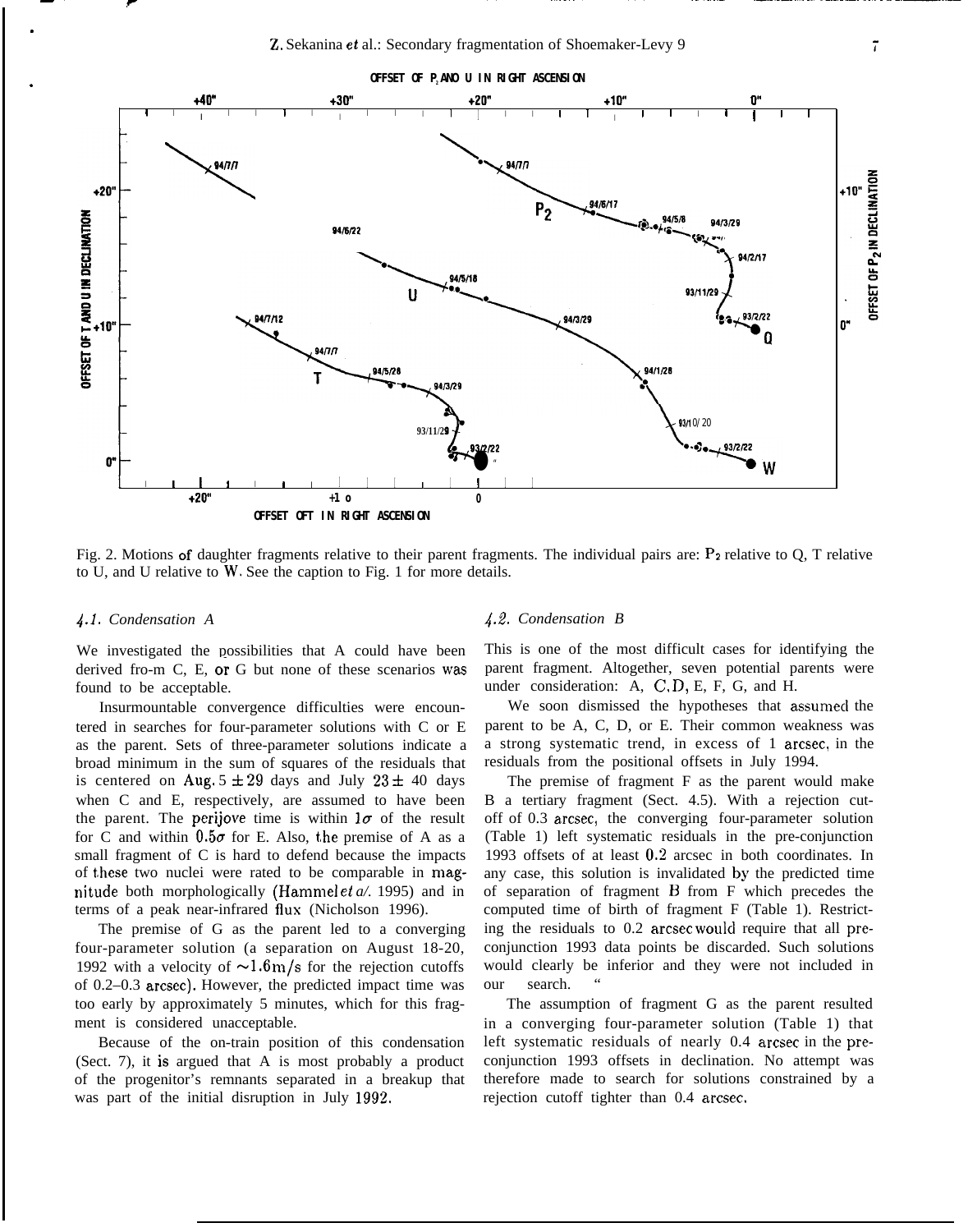| Table 2. Secondary-fragmentation scenarios for which four- and five-parameter solutions failed or were not attempted. |  |  |  |  |
|-----------------------------------------------------------------------------------------------------------------------|--|--|--|--|
|                                                                                                                       |  |  |  |  |

| Fragment      |               |                                  |                                                                                                                                                                                                                                           |
|---------------|---------------|----------------------------------|-------------------------------------------------------------------------------------------------------------------------------------------------------------------------------------------------------------------------------------------|
| Daugh-<br>ter | Par-<br>e n t | Rejection<br>Cut off<br>(arcsec) | Description of difficulties encountered                                                                                                                                                                                                   |
| A             | $\mathsf{C}$  | 0.3; 0.2                         | no convergence for four-parameter solutions; three-parameter solutions suggest that A probably<br>separated from the progenitor's remnants in a breakup that was part of the initial disruption                                           |
|               | E             | 0.3; 0.2                         | no convergence for four parameter-solutions; three-parameter solutions suggest that A probably<br>separated from the progenitor's remnants in a breakup that was part of the initial disruption                                           |
|               | G             | 0.3; 0.2                         | converging four-parameter solution yields an impact time that is inconsistent with observational<br>evidence                                                                                                                              |
| B             | A             | 0.4; 0.3                         | no convergence for four-parameter solution; three-parameter solution suggests $T_{sep}$ < Jul 10;<br>strong systematic trends in the residuals; when introduced, deceleration is poorly defined and<br>negative                           |
|               | $\mathbf c$   | 0.4; 0.3                         | no convergence for four-parameter solution; three-parameter solution suggests $T_{\text{max}}$ < Jul 10;<br>strong systematic trends in the residuals; when introduced, deceleration is poorly defined and<br>negative                    |
|               | D             | 0.4; 0.3                         | no convergence for four-parameter solution; three-parameter solution suggests $T_{sep}$ < Jul 10;<br>strong systematic trends in the residuals; when introduced, deceleration is poorly defined and<br>near zero                          |
|               | E             | 0.4; 0.3                         | no convergence for four-parameter solution; three-parameter solution suggests $T_{\text{sep}}$ < Jul 10;<br>strong systematic trends in the residuals; when introduced, deceleration is poorly defined and<br>near zero                   |
|               | F             | < 0.3                            | solutions not searched for, as all pre-conjunction 1993 data points would have to be discarded<br>to satisfy this constraint                                                                                                              |
|               | G             | < 0.4                            | solutions not searched for, as all pre-conjunction 1993 data points would have to be discarded<br>to satisfy this constraint                                                                                                              |
| D             | E             | 0.2                              | no convergence for four-parameter solution; three-parameter solution suggests $T_{\text{sep}}$ < Jul 10;<br>predicted impact time for D grossly inconsistent with observational evidence                                                  |
|               | G             | 0.3; 0.2                         | no convergence for four-parameter solutions; three-parameter solutions suggest $T_{sep}$ < Jul 10;<br>predicted impact time for D grossly inconsistent with observational evidence                                                        |
| $\mathbf{F}$  | G             | < 0.3                            | solution not searched for, as all pre-conjunction 1993 data points would have to be discarded to<br>satisfy this constraint                                                                                                               |
| $G_2$         | G             |                                  | weakly converging four-parameter solution yields $T_{\text{sep}} = 1992$ Aug 5 $\pm$ 120 days and a separation<br>separation velocity that is indeterminate; no convergence for five-parameter solution                                   |
| M             | N             | . !                              | no convergence for four-parameter solution; three-parameter solution shows systematic trends<br>in the residuals                                                                                                                          |
| Т             | S             | 0.3                              | five-parameter solution shows the deceleration to be essentially indeterminate                                                                                                                                                            |
|               | u             | 0.6                              | no convergence for five-parameter solution                                                                                                                                                                                                |
|               | V             | 0.6                              | no convergence for four-parameter solution; three-parameter solution suggests $T_{\text{sep}} <$ Jul 10;<br>predicted impact time grossly inconsistent with observational evidence; when introduced, the<br>deceleration is indeterminate |
| U             | V             | 0.3; 0.2                         | both four- and three-parameter solutions consistently yield $T_{\text{sep}}$ < Jul 10                                                                                                                                                     |

Somewhat surprisingly, the assumption of fragment H as the parent was the only one that offered formally satisfactory four-parameter solutions. Their convergence was robust for all three assumed values of the rejection cutoff, 0.4, 0.3, and 0.2 arcsec (Table 1), and there were no systematic trends in the residuals. When a deceleration was introduced as a parameter, its value came out to be essentially zero and the offset residuals were not improved. The

dynamical parameters are quite consistent: the predicted time of separation on 1992 August 3–12, with a formal error of less than  $\pm 10$  days, and the separation velocity between 1.5 and 1.8 m/s, with a formal error of less than  $\pm 0.2$  m/s. Although this rate of separation is relatively high (Sect. 6), we conclude that H is indeed the best candidate for fragment B's parent and that this separation occurred four to five weeks after perijove.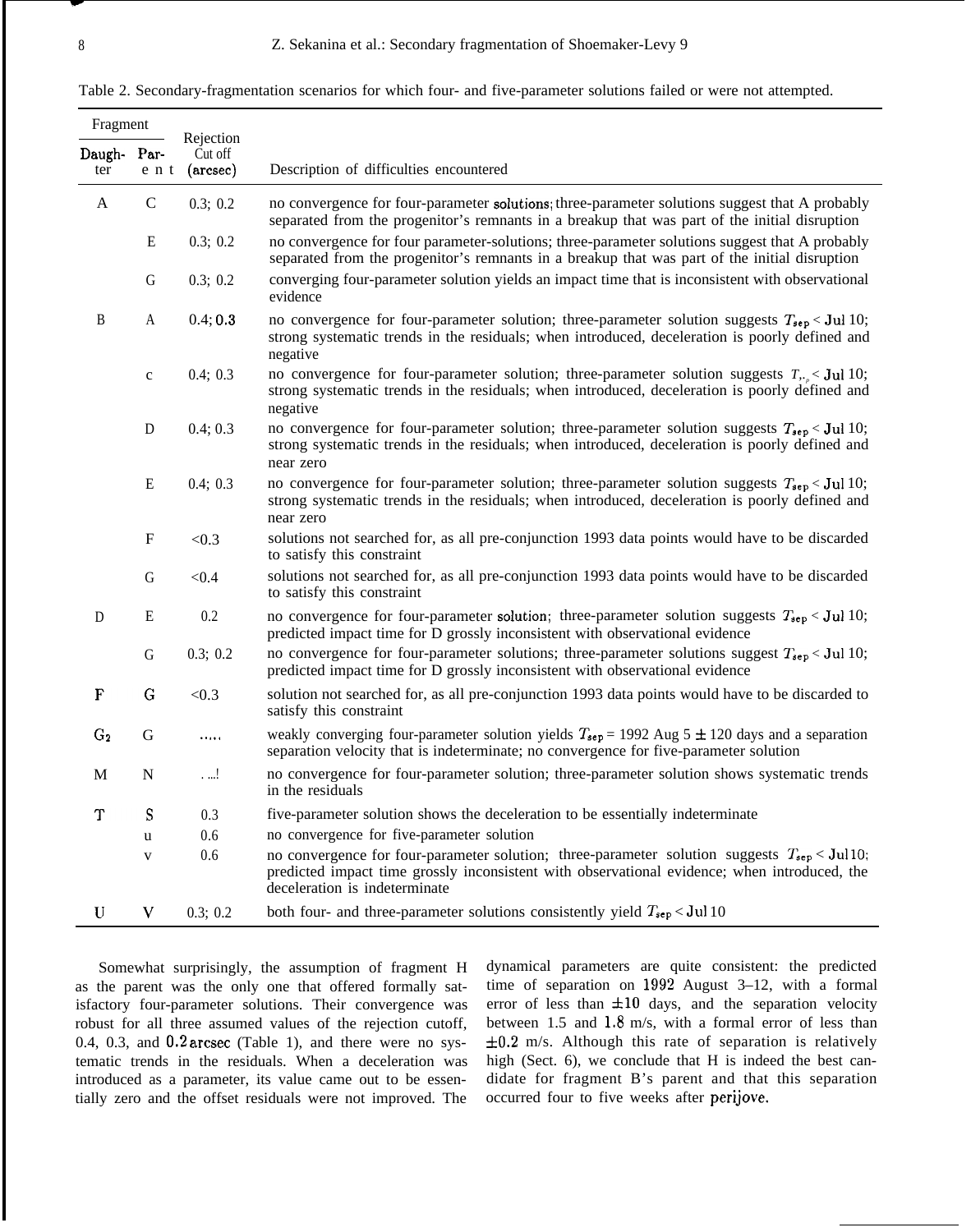In our runs, the predicted time of impact is never earlier than about 2:59 UTC (at the Earth) on July 17, 1994. For the three best solutions, with H as the parent, the impact times are between 3:01 and 3:05 UTC. This is consistent within a  $\sim 2\sigma$  uncertainty with Hammel et al.'s (1995) result of 2:56+3 minutes from measurement of the impact site. A detection of the impact of B was reported by de Pater et *al,* (1994) between 2:56 and 3:13 UTC; in Table 1 of Paper 2 this is tentatively identified with the main event. However, this duration is much longer than the 10 minutes recorded for the main event of fragment R, a more massive object, with the same telescope several days later (Graham et *al.* 1995). Unfortunately, the recording chart of event B has a gap from 2:59 to 3:09 (de Pater 1997), so that its temporal profile cannot be ascertained. If fragment B disintegrated entirely into a dust-particle stream before entering the jovian atmosphere and de Pater et *al.'s* (1994) observations refer to the stream's atmospheric entry, our predicted time is in very good agreement with the reported timing, If the observation refers to the main event, the impact time from our adopted solution (Table 1) is 11-12 minutes too late. Circumstantial evidence for an early disintegration of fragment B is provided by Beebe (1996), who concluded that the dark material in site B was located higher in the atmosphere than the other dark features.

The fragments from K on have not been tested as potential parents of B because unrealistically high separation velocities of  $\sim 2$  *m/s* or more would be required.

## 4.3. *Condensation C*

.

In spite of its insignificant  $($ 1 arcsec) positional deviation from the train (Sect. 7), this fragment's status has been unclear. Since the prominence of the C impact event was judged to be on a par with those of the on-train fragments A, E, and H (Hammel *et al.* 1995), it appears that the *a priori* chance for C being a product of secondary fragmentation is fairly remote. A study of C as such can nevertheless be justified by referring to Nicholson (1996) who classified the C impact as small, one category below E and H and two categories below G.

These three fragments, E, G, and H, were considered as possible parents of C and a search for plausible scenarios was initiated. Converging and fairly satisfactory solutions were obtained in all three cases, as shown in Table 1. The best agreement with the adopted time of impact (Paper 2), which was based primarily on Takeuchi et al.'s (1995) near-infrared observations of the second precursor, is provided on the assumption that H was the parent; the discrepancy in the predicted time of impact is then reduced to less than 30 seconds. However, from the evidence presented in Sect. 7, we prefer to consider the history of C to be similar to that of A; fragment C may have been one of the last primary fragments that separated from the progenitor's remnants in July 1992.

#### *.J.J. Condensation D*

The history of this fragment resembles that of C both in that its status has been somewhat unclear and that it shows no significant deviation from the nuclear train, Also, Nicholson (1996) rated the impact phenomena due to these two fragments as comparable in terms of the peak near-infrared flux, Unlike C, however, the D impact event was classified by Hammel *et al,* (1995) to be in the same category as the impact phenomena of B, N, and  $Q_2$ , all of which belong to the group of the off-train condensations. We investigated the hypotheses of D having been derived *from* E, G, or **H**.

Considerable convergence difficulties were encountered in our attempts to find a solution for D as a daughter fragment of E (Table 2). The best result of many hundreds of iterations, made during our experimentation with the rejection cutoff and the variation steps, was a weakly converging solution listed in Table 1. Although the predicted time of impact is in excellent agreement with the value adopted in Paper 2, the weak convergence offers very little confidence in this solution. Similarly unsuccessful were our efforts to come up with a meaningful scenario with *G* as the parent fragment (Table 2). In this *case,* the predicted impact time was always grossly inconsistent with that adopted in Paper 2. A common trait of our attempts to derive quasi-optimized three-parameter solutions for either E or G as the parent was an early time of separation, near or before July 10, 1992, suggesting that D was probably a primary fragment.

As in the case of C, the premise of H as the parent of D led to converging four-parameter solutions for the rejection cutoff values of 0.4, 0.3, and 0.2 (Table 1), but the predicted impact time differed from the adopted value by 4-5 minutes. This result strengthened our conviction that the history of D was most probably similar to that of A and/or C, with perhaps an even greater chance that it was the last among the primary fragments to break away from the progenitor's remnants in July 1992.

#### *4.5. Condensation F*

Three potential parent fragments, G, H, and K, were tested for F. Of these, the solutions obtained on the assumptions that either of the first two fragments was the parent were rather unsatisfactory because they all left systematic trends in the offset residuals from the preconjunction observations. The G solutions could not accommodate the offsets measured on the HST images from July 1, 1993 to better than  $\sim 0.3$  arcsec. On the other hand, the H solutions, while fitting the July 1 offsets satisfactorily, left unacceptably large systematic residuals of up to 0,6 arcsec from the early 1993 observations which had to be ignored. No improvement was achieved when the deceleration was included as an additional solution parameter.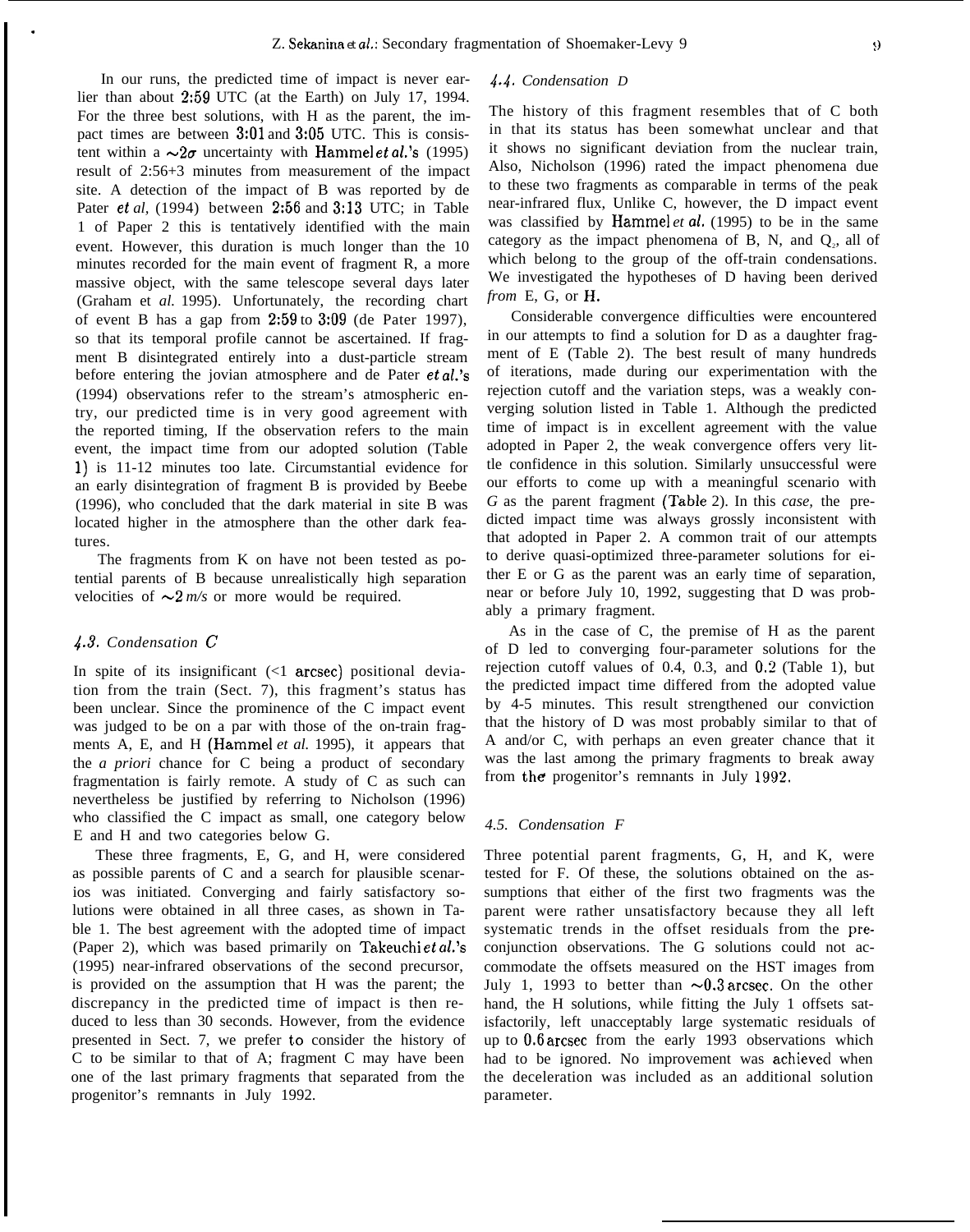The assumption of fragment K as the parent led to different results. Our search for a successful four-parameter solution failed miserably since the July 1994 offsets could not be fit and left systematic offset residuals in excess of 0.5 arcsec. The situation became much more encouraging when a deceleration was introduced as an additional parameter , The systematic trends in the residuals disappeared and the predicted time of impact was moved back by  $\sim$  13 minutes. Even though the derived deceleration is relatively small (Table 1), it is very well determined with a signal-to-noise ratio of 8 to 10.

## *4.6. Condensation* G2

This fragment was first detected by Jewitt and Trentham (1994) on May 7, 1994 at a separation distance of about 5 arcsec from G. Subsequently,'  $G_2$  was also identified on the HST images from March 29 and May 17 (Nell and Smith 1994) as well as on ground-based images taken by D. Tholen, R. Whiteley, and T. Kim on May 5, 6, and 14 (Tholen 1994). A weakly converging solution based on the six observations yielded essentially meaningless results that are not included in Table 1 (a separation on 1992 August  $5 \pm 120$  days with a velocity of  $0.5 \pm 0.5$  m/s). Other attempted solutions failed to converge, including one with a deceleration introduced as a parameter.

## 4.7'. *Condensation J*

The candidate parent fragments considered were K, L, and N. In the first two scenarios J would be a secondary fragment, while in the third scenario, a tertiary fragment.

This is one of two condensations that were observed only by Jewitt *et* al. (1993) between March 27 and July 17, 1993. Its possible detection on an image taken by D. Tholen with the 224-cm reflector at Mauna Kea on 1993 Dec. 14.648 UTC and measured by Scotti (1993) is ruled out, as the offsets leave residuals of 3 arcsec or more regardless of the identity of the parent fragment.

The best solutions for the three scenarios are listed in Table 1, The predicted time of impact is not a criterion, because no evidence on the impact phenomena is available. Nominally, the superior solution is offered by the scenario with N as the parent, which yields the least RMS residual. This is our preferred scenario, but we notice (Sect. 4.9) that the separation of J from N must have occurred immediately after N had separated from Q.

#### 4.8. *Condensation M*

The second of the two condensations detected only by Jewitt *et al.* (1993) in March-July of 1993, this fragment was considered to have separated either from Q or P. The predicted impact time in the latter scenario would provide a fairly good match to the apparently observed main event

(Table 1 of Paper 2). Unfortunately, this option is invalidated, because it implies with fairly high probability the separation of M from P before the separation of P from Q (Sect. 4.10). Reluctantly, we adopt Q as the direct parent of fragment M, even though the predicted impact time is off by more than 1 hour.

#### *4.9. Condensation N*

This is the only secondary fragment whose jovian impact was observed with an instrument onboard the Galileo spacecraft. Chapman et *al. (1995)* reported that the luminous event, detected by the Solid State Imaging camera, lasted from 10:29:17 to 10:29:32 UTC on July 20, 1994 and that the rise time of the initial sharp flash was  $\sim$ 3 seconds. This constrains the impact to a period of time from 10:29:17 to 10:29:20 UTC; the two boundaries were adopted for the impact time, respectively, by Nicholson (1996) and in Paper 2.

The only parent candidate considered for N was fragment Q. We were unable to find a converging fourparameter solution based on the offsets from the existing observations. However, we employed the accurately known impact time of fragment N to generate a pseudoobservation: we calculated the astrometric positions for N and Q (actually  $Q_1$ ) from their respective orbital elements (Paper 2) at the time of impact, 1994 July 20.437 UTC. Then we combined these derived offsets in right ascension and declination with the offsets calculated from the available observations and searched for a strengthened solution. The incorporation of the pseudo-observation into the optimization procedure had an extremely beneficial effect on the determinacy of the separation parameters, as seen from Table 1.

# 4.10, *Condensation P (later*  $P_2$  or  $P_{2a}$ )

It has already been established in Paper 1 that this fragment had separated from Q (see also Sekanina 1996). In the present study we started by searching for a fourparameter solution, using the offsets of  $P_2$  on two dates (July 1, 1993 and January 27, 1994) and  $P_{2a}$  on one date (March 30, 1994) relative to  $Q_1$ , available from measures on the HST images. The result was disappointing; the converging solution yielded a mean residual of +0.17 arcsec, about five times the typical error of positional measurement on the HST images taken in the Planetary Camera mode. The fit was improved considerably, with the mean residual reduced to  $\pm 0.038$  arcsec, when the deceleration was introduced as an additional parameter (Table 1). Nevertheless, this improvement was largely cosmetic, because the fact that P separated from Q, not  $P_2$  from  $Q_1$ , remained unaccommodated. Strictly, one should begin with modelling the motion of the unknown barycenter of  $\sum_{i=1}^{n}$ and  $P_1$  relative to the unknown barycenter of  $Q_1$  and Q2, Since this cannot be done in practice, the problem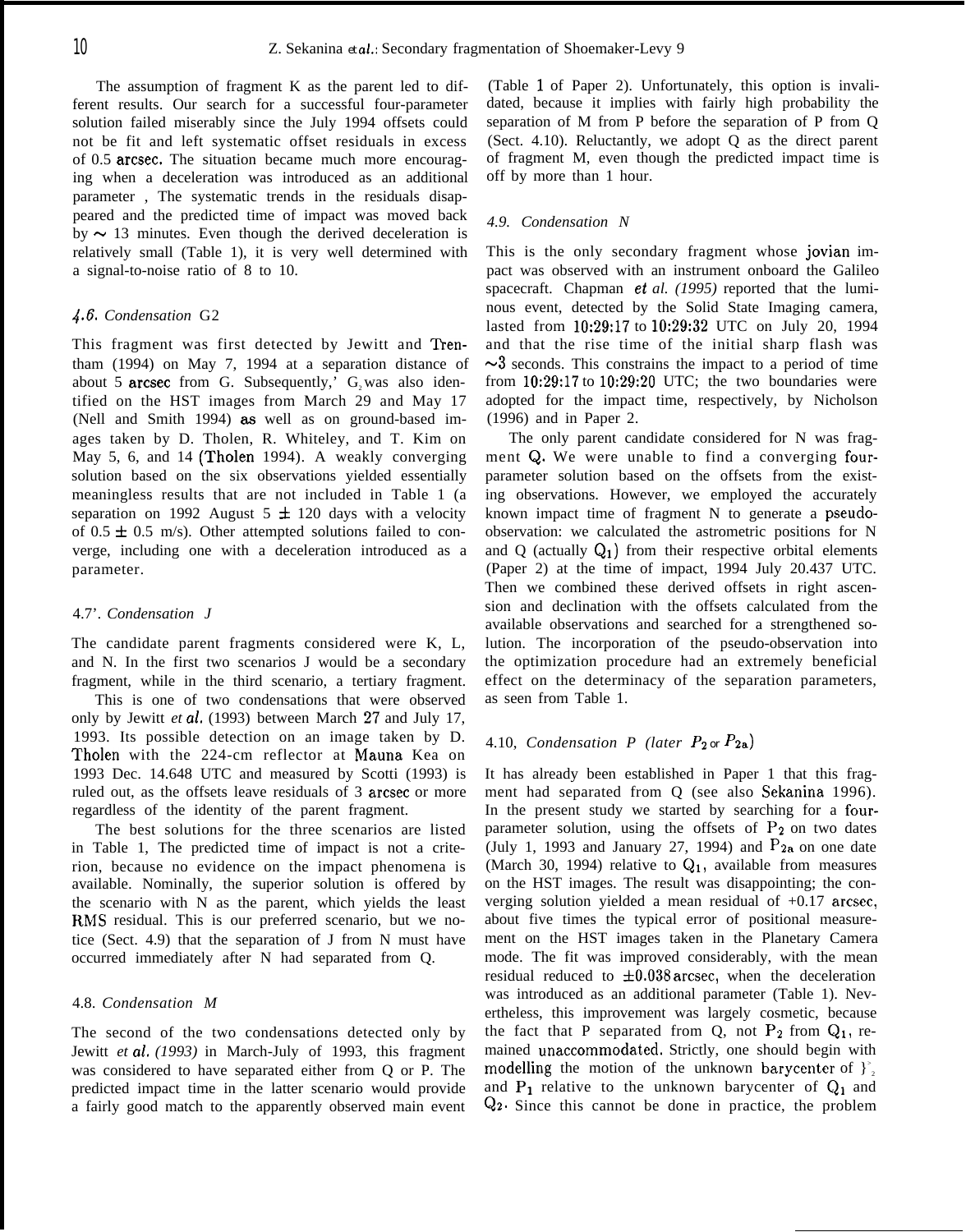is to some extent rectified by considering only the highresolution data reported by the ground-based observers, who in most cases measured only a single P fragment and a single Q fragment,

This approach, while by no means perfect, led to converging four-parameter solutions for the rejection cutoff of both 0.3 and 0.2 arcsec, As is evident from Table 1, the introduction of a deceleration improved the result somewhat by accommodating a few more data points and modestly reducing the mean residuals. Since the signal-to-noise ratio of the deceleration came out to be as high as 8, we selected this to be our preferred solution.

# *4.11. Condensation PI*

Two obvious candidates for the parent were fragments P and Q. The early runs indicated that' no four-parameter solution could successfully match the offsets from either presumed parent. This conclusion was reached independently of whether the data came from the HST or the ground-based observations.

The solutions based on the premise that fragment Q was the direct parent suffered from the lack of knowledge of the **barycenter** of  $Q_1$  and  $Q_2$  just as did the solutions for P, The ground-based observations yielded, regardless of the applied rejection cutoff, very late separation times (Table 1) and predicted for July 1, 1993 separations that were grossly inconsistent (in excess of 1.5 arcsec) with the separation reported from the HST observation. This could not be an effect of  $Q_2$ , which at the time was only -0.3 arcsec away from Q<sub>1</sub>. When only the HST offsets were employed, the problem of the barycenter correction again came to the forefront. Strong systematic residuals left in virtually all instances in which  $P_1$  was reported from the ground illustrate these difficulties.

By contrast, we found the five-parameter solution based on the HST observations alone and on the assumption of the parent being identical with P to be very attractive, as it fit 13 separations of  $P_1$  from  $P_2$  reported from the ground. Unfortunately, the run that combined the ground-based and the HST entries did not offer anything beyond a weakly converging solution (Table 1). Under the circumstances, the preferred solution remains the one based solely on the HST data.

## *~.lf. Condensation Pzb*

This condensation was detected only on the HST images taken on March 30, 1994 (Weaver et al. 1995). Using his digital deconvolution technique, Sekanina (1995) was able to resolve two point sources near the general location of  $P_{2b}$ , with the source 2 (Fig. 3 of Sekanina 1995) as the prime candidate. He also was able to detect the same fragment as the source 2 in the digitized image of  $P_2$  from January 24, 1994 (Fig. 2 of the same paper). Still, this information is insufficient to examine adequately the relative motion of  $P_{2b}$ . From a set of three-parameter solutions, we find the nominal time of separation to have been early December 1993. However, the separation velocity is indeterminate and the solution is based on the assumption of no deceleration, for which we cannot solve. The several months preceding the nominal date are more probable candidates for the true separation time.

## 4.13. *Condensation Q<sup>2</sup>*

There is no doubt about the parent for this condensation, detected only  $\sim 0.3$  arcsec from O on the HST image from July 1, 1993 (Weaver  $et al.$  1995). The two presented solutions extend the previous solution (Sekanina 1996). We ascertained that the HST-based data could be combined with the data from several high-resolution ground-based observations to provide what we consider our best fourparameter solution. We also introduced a deceleration as a solution parameter but found it to be very small and poorly determined.

#### 4.14. *Condensation T*

Altogether we considered four candidates for this condensation's parent  $-$  S, U, V, and W. Since T always projected onto the tail of S, we examined whether it could have been derived from S. The search for a solution based on this premise was entirely unsuccessful with strong systematic residuals (in excess of <sup>1</sup> arcsec) in both right ascension and declination throughout the period of April– July 1994. When the deceleration was added to the list of parameters, it was poorly determined and the quality of fit was not improved.

By contrast, fragment U turned out to be an excellent candidate, except that simultaneous measurements of  $T$ and U were much too infrequent. In order to include as many data as possible, we had to relax our standard rejection cutoff of 0.2–0.3 arcsec by a factor of two. Even so, we ended up with fewer than 10 offset pairs and have to contend with a fairly high formal error of the separation time, We see no systematic trends in the residuals. When the deceleration was solved for, the solution failed to converge.

Fragment V could readily be discounted as a parent of T for two reasons. The residuals were entirely unacceptable with large systematic trends in both right ascension and declination. In addition, the predicted separation time, in mid-Septenlber 1992, violates the basic rule for the tertiary fragments: T would have separated from V long before V separated from W (Sect. 4.16).

The solutions with fragment Was the presumed parent of T encountered similar difficulties as the solutions with V, showing systematic residuals in both right ascension and declination.

Fragment U remains the only acceptable candidate for the parent of T.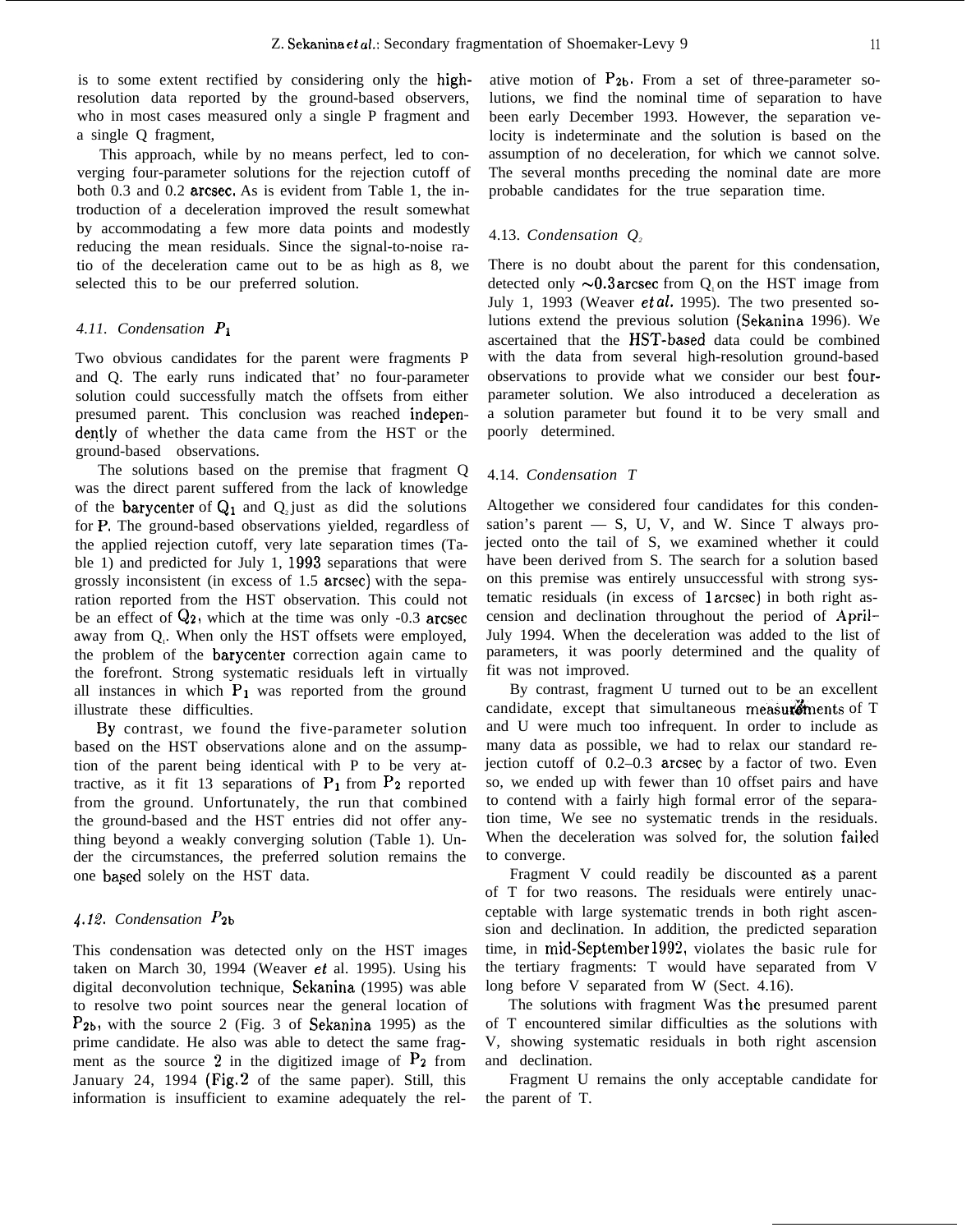.





**Fig.** *3.* Hierarchy of nuclear fragmentation. The size of the symbols crudely characterizes the degree of prominence of the various fragments and their impact phenomena. Solid and open symbols refer, respectively, to the observed fragments that remained visible until collision with Jupiter and to those that disappeared earlier. Circled symbols refer to the nucleus of the progenitor and to the primary and the secondary fragments that began to break up before the comet's discovery.

### *4.15. Condensation U*

We considered only two fragments, V and W, as plausible candidates for the parent of U. All attempted solutions with V as the presumed parent pointed consistently to a separation time before July 10, 1992 (Table 2) and were therefore rejected. On the other hand, the solutions based on the assumption that fragment W was the parent were quite satisfactory and did not require the inclusion of the deceleration among the parameters. The predicted time of separation of fragment U from W is approximately one month before the predicted time of separation of fragment T from U.

## *4.16. Condensation V*

Here we have another case, where the parent, this time fragment W, appears to be undisputed. We were able to find a four-parameter solution that offered an excellent fit to more than 30 offset pairs. Nevertheless, the time of impact predicted by this solution differed from the time derived from the observation of the first precursor (Nicholson 1996; Paper 2) by -2.5 minutes and we looked for ways to refine the result. The known time of impact allowed us to construct a pseudo-observation for this instant, following the same procedure as in the case of condensation N

(Sect. 4,9). Accordingly, we were able to come up with improved solutions (Table 1) even though the differences between these and the starting four-parameter solution (not listed in Table 1) are relatively minor in terms of both the separation time and the separation velocity. There was no need to introduce a deceleration.

## 4.17. Summary of findings

The case-by-case analysis of the discrete breakup events provides us with information necessary to establish a probable hierarchy of nuclear fragmentation of comet Shoemaker-Levy 9, which we present schematically in Fig. 3. In simple terms, there are essentially three kinds of fragments — primary, secondary, and tertiary.

As primary we classify the 12 on-train fragments that consist of the nine nuclei not examined here plus the three nuclei that were subjects of Sects. 4.1, 4.3, and 4.4. The complete list is: A, C, D, E, G, H, K, L, Q (later  $Q_1$ ), R, S, and W. All we can say about them at this point is that (i) they were products of an early fragmentation phase of the progenitor comet shortly after its perijove passage on 7 July 1992 and, in any event, they existed as independent objects by the end of that month; and (ii) the separation times for the three of them examined here  $- A$ , C, and D — could at best be only barely distinguished from the time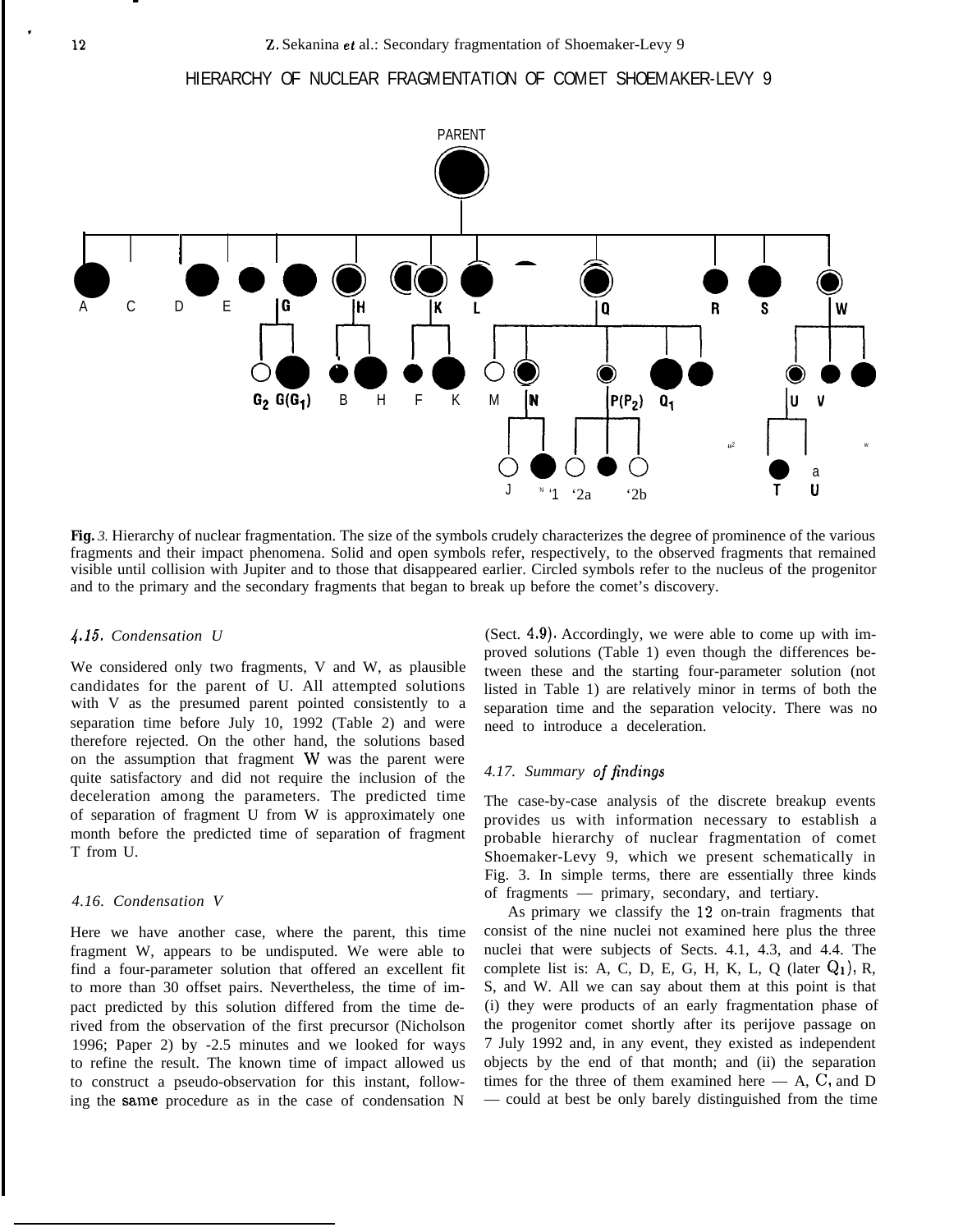

Fig. 4. Right ascensions and declinations for the selected separation-velocity vectors of the 13 fragments from Table 1. Each entry is marked by the presumed daughter fragment's letter and by the symbol from the table's Status column. (Xote that C and D are in fact the primary fragments. ) The two curves are the great circles fit, respectively, through all the 11 points that refer to the secondary and tertiary fragments (Case A in Table 3) and through the eight points that depict only the secondary fragments (Case B). The coordinates of the corresponding rotation poles are listed in Table 3.

of perijove by the techniques employed. We will return to the topic of the early phase of the fragmentation process in Sects. 7 and 8.

Among the 13 off-train fragments examined, we identify nine as secondary: B, F, *G2,* M, N, P (later Pz or  $P_{2a}$ , Q<sub>2</sub>, U, and V; and four as tertiary: J,  $P_1$ ,  $P_2$ b, and T. Available information on two of these —  $G_2$  and  $P_{2b}$ — is too incomplete to offer a meaningful dynamical solution, even though the identities of their parents are not an issue. Interestingly, all 13 secondary and tertiary fragments were derived from only five primary fragments (G, H, K, Q, and W). Eight observed fragments had Q as their common parent.

In the scenario that we propose here as the most likely, the first event of secondary fragmentation took place in early August 1992 when B separated from H. About a week later N broke off from Q and immediately J from N. In the last days of August F separated from K and M from Q. In early October fragment U split off from W and in early November P from Q and T from U. It is also probable that during November  $P_1$  separated from P, which became  $P_2$ . Fragment V broke off from W in early December 1992 and  $Q_2$  from Q (which became  $Q_1$ ) some four months or so later, during April 1993. The time of separation of  $G_2$  from  $G$  is nearly entirely indeterminate

while  $P_{2b}$  apparently broke off from  $P_2$  (which became  $P_{2a}$ ) during the second half of 1993.

The temporal distribution of the 11 events of secondary fragmentation for which adequate information is available is thus strongly nonuniform. Nominally (disregarding the errors involved), five of the 11 episodes are calculated to have occurred in August 1992, within eight weeks following the perijove passage. An additional five separations are found to have taken place in a two-month period between early October and early December 1992, and one in April 1993. The overall pattern suggests that the fragmentation rate was decreasing with time, perhaps quasi-exponentially.

The derived separation-velocity vectors are also distributed very nonuniformly both in direction and in magnitude. Figure 4 displays, in right ascension and declination, the distribution of orientations of the separationvelocity vectors for the 13 fragments listed in Table 1. The figure demonstrates that the vectors are arranged essentially along a great circle, with an average scatter of not more than a few degrees. One of the most fundamental results of our study, this effect is thoroughly examined in Sect. 5.

The velocities of separation for the 13 fragments are found to have ranged from 0.36 m/s for  $Q_2$  up to 1.7 m/s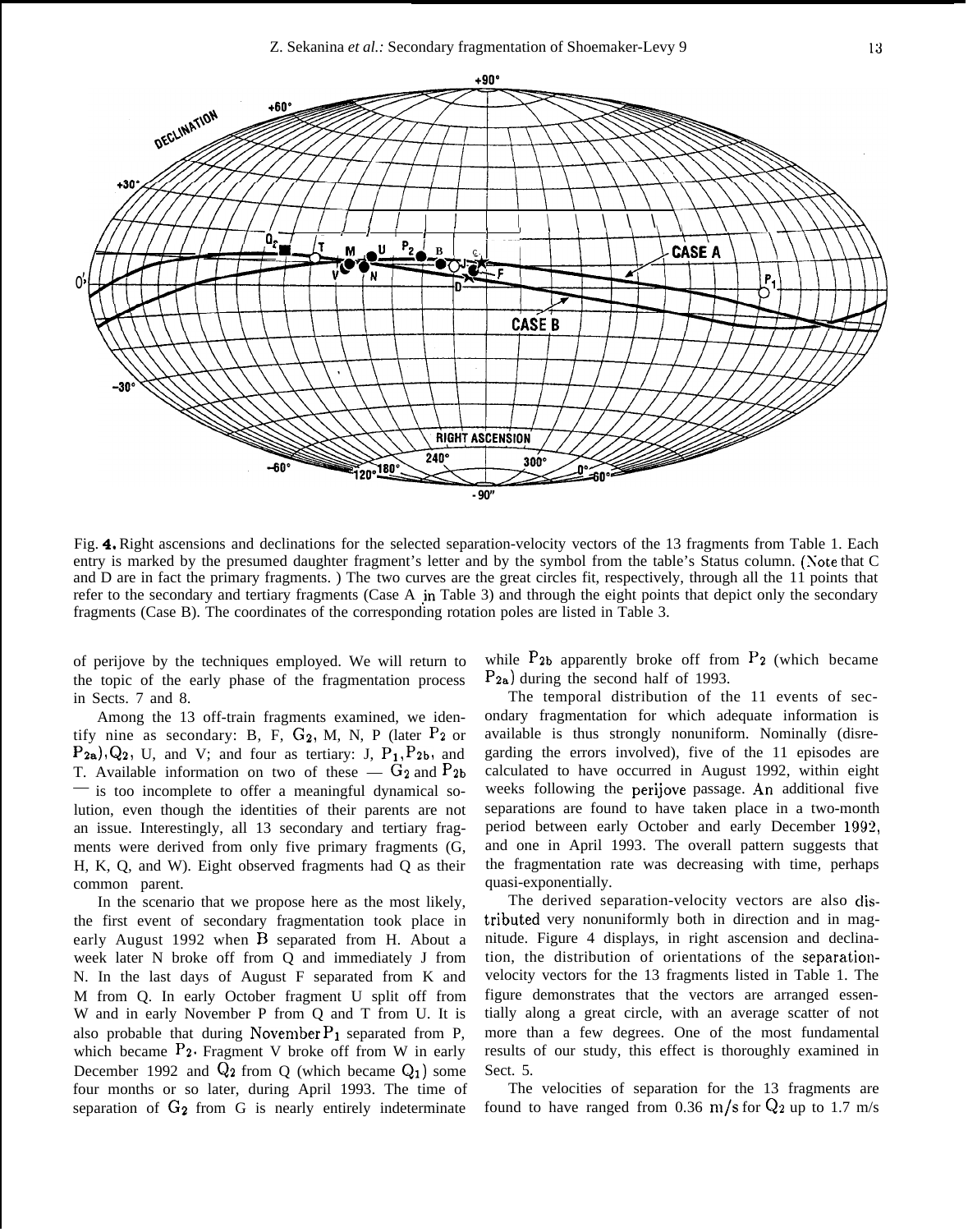

Fig. 5. The correlation between the separation time and the separation velocity from the selected solutions for the 13 events of discrete fragmentation listed in Table 1. The symbols used are those introduced in the t able's Status column. Each individual entry is identified by the daughter fragment, with the parent fragment parenthesized.

for F. An average for the 11 secondary and tertiary fragments in Table 1 is 0,92 m/s. There is a correlation between the separation velocity and the separation time, as illustrated in Fig, 5. The significance of this correlation is addressed in Sect. 6,

The role of the differential deceleration in the relative motions of the fragments involves two major issues: (i) an explanation of its absence for most fragments and (ii) an interpretation of its meaning in the *cases* of  $P_1$ ,  $P_2$ , and F, for which its introduction was necessary.

The first significant point to notice is that PI,  $P_2$ , and F are all among the fragments that displayed no detectable impact phenomena (Table 1 of Paper 2), This negative evidence suggests that virtually the entire mass of these condensations arrived at Jupiter in the form of highly dispersed streams of particulate material.

On the other hand, analysis of the HST digital maps from January and March 1994 indicates the presence of objects of up to  $\sim$ 2 km in diameter in condensations F and  $P_2$  and objects of up to  $\sim$ 1 km in diameter in condensation PI (Sekanina 1995). In addition, the products of a secondary-fragmentation event were always two distinct condensations, not an elongated nebulosity. This evidence testifies to the presence of one dominant mass in each component at least at separation and for a limited period of time subsequent to it. The diffuse appearance of the condensations suggests that much of the involved dust population was released during the episode. Otherwise, one would have to postulate a bimodal velocity distribution in the parent condensation, a premise with no physical or dynamical rationale and virtually impossible to defend.

The only way to reconcile this seemingly contradictory evidence from the early and the late stages of evolution

for fragments PI,  $P_2$ , or F is to accept that they were subjected to *progressive* fragmentation, gradually disintegrating into ever smaller particulate as time went by. Needless to say, this scenario does not apply indiscriminately to every single fragment, as documented by a great variety of the observed impact phenomena.

The plausibility of the proposed hypothesis of progressive fragmentation can be demonstrated by inspecting the imaging sequences of some of the fragments. Perhaps the most compelling example is that of PI, the fragment whose motion was subjected to the most conspicuous deceleration. A series of its HST images, reproduced by Weaver et *al,* (1995) in their Fig. 2, clearly shows the gradual change in the fragment's appearance, from a relatively compact condensation as late as January 1994 to an elongated, ever expanding wisp of material in the period of March-May and, eventually, to its disappearance in June. The important aspect of this process is the progressive loss of condensation, so that the nebulosity's "core" becomes increasingly illusory and its bisection difficult to impossible. What happens, in fact, is that even if there are fairly massive subfragments buried in the cloud of debris, they are optically so insignificant that the measurer has no choice but to bisect the nebulosity's centroid, which is determined entirely by the distribution and dynamics of dust particles of the prevalent size, even if, say, 10-metersized or larger objects are present. If optically dominant particles are small enough to be detectably affected by solar radiation pressure (<<50 cm in diameter at an assumed bulk density of 0.2  $g/cm<sup>3</sup>$ , then: (i) the majority of condensations, for which the brightness distribution in the innermost region remained dominated until (or almost until) the arrival at Jupiter by a single large mass or a compact aggregate of large boulders, is characterized by the absence of a deceleration and (ii) the brightness distribution near the center of  $P_1$ ,  $P_2$ , and F apparently was, for some time before impact, dominated by particulate debris subjected to detectable effects of solar radiation pressure, which are described by the derived deceleration; the prevalent particle diameter is calculated to have amounted to  $\sim$ 7 cm for F,  $\sim$ 3 cm for P<sub>2</sub>, and  $\sim$ 1 cm for P<sub>1</sub>.

One issue remains to be addressed: the concept of progressive fragmentation implies that the cleceleration must have increased with time, so that the solutions in 'Table <sup>1</sup> offer for these three fragments only "effective" deceleration values, which are higher than the intrinsic decelerations during the early phase of each fragment's evolution and lower (possibly much lower) than those during the final phase. From experience with the nongravitational terms in the equations of motion of comets, it is well known that the nongravitational parameters are determined primarily by the integrated effect of the force (regardless of its physical nature) and are largely insensitive to the force's temporal variations (e.g., Sekanina 1993). This is to be expected whenever one tries to determine a dynamical quantity from its second integral (in this case, positional

.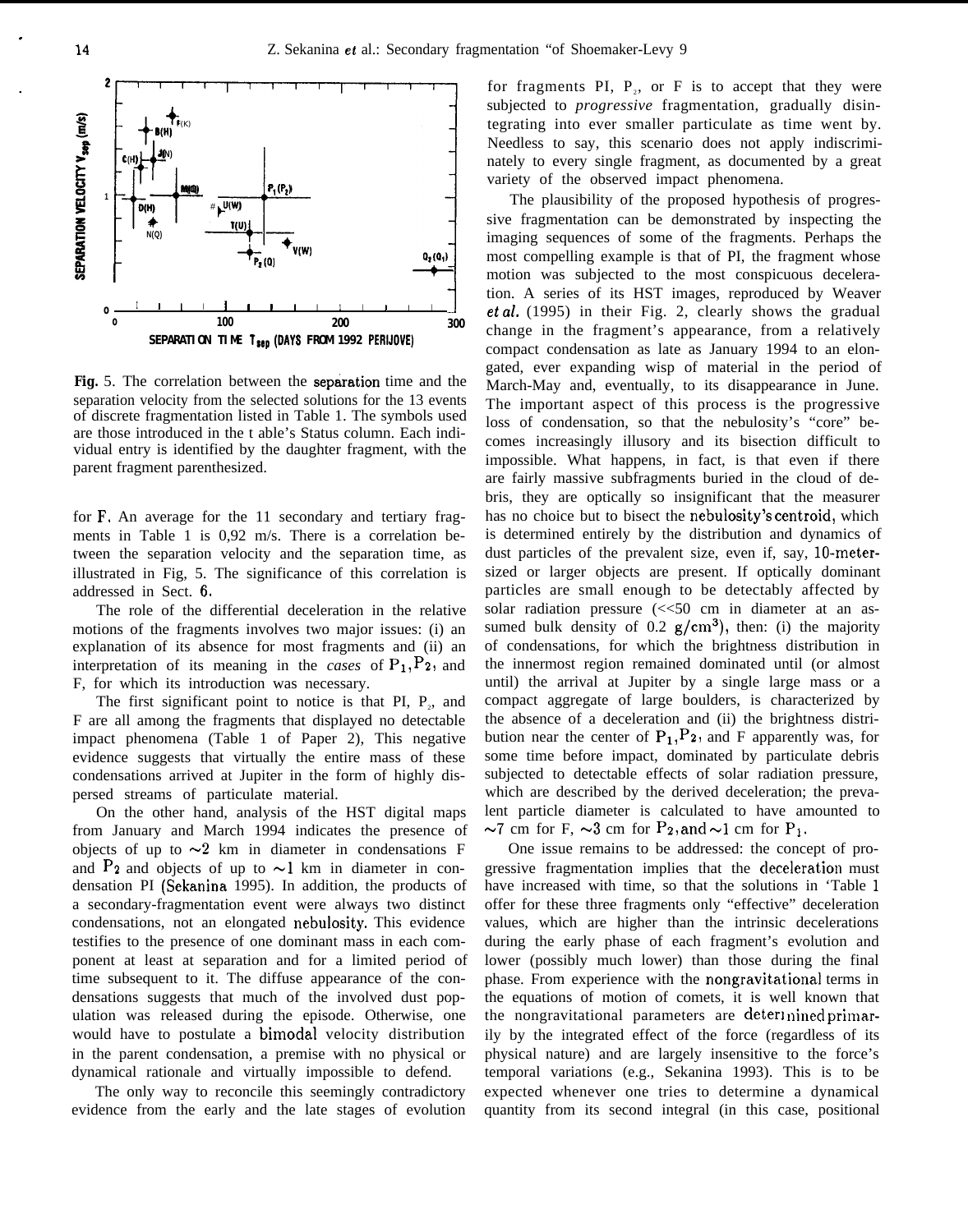offsets). Thus, the apparent success of the five-parameter solutions (which force a *constant* deceleration) for  $P_1$ ,  $P_2$ , and F is not surprising and the need to incorporate in these cases the deceleration among the dynamical parameters is not inconsistent with the evidence of a relatively massive, gravitationally dominant nucleus at the time of separation from the parent fragment and for a limited period of time afterwards.

,

5. Distribution of separation-velocity vectors for secondary fragments originating in the discrete events

We submit that the peculiar distribution of the separationvelocity vectors in Fig. 4 can only be interpreted as a product of the approximately conserved angular momentum of the progenitor comet at the time of initial disruption. Each daughter fragment is envisaged as having been "launched" tangentially from its parent fragment with a rotational speed that slightly exceeded the velocity of escape. The applied centripetal tension, assisted by potentially significant thermal stresses (Sect. 8) was apparently sufficient to spin off, from the parent fragment, one or more subfragments along planes of structural weakness, thus determining the size and shape of the resulting daughter fragments. Even if the spin rate did not change significantly following the progenitor comet's initial disruption, the rotation rate could easily exceed the critical escape limit from a primary fragment. Indeed, while the maximum dimension of primary fragments should be similar to that of the progenitor, yielding a rivalling rotation velocity, their individual masses were smaller, which necessarily implied a lower velocity of escape from the fragment's surface, compared with that from the progenitor's surface. For example, it can be shown that if the original comet should have split into 10 pancake-shaped fragments, the escape velocity from these fragments could drop to values as low as 0.4 the escape limit from the progenitor.

If the angular momentum of the progenitor cornet had approximately been conserved during its disruption into the primary fragments, this should be reflected in the vectorial distribution of separation velocities for the secondary fragments. In particular, the great circle fit to a set of separation-velocity vectors in Fig. 4 should identify the progenitor's equatorial plane at the time of initial disruption. Expressing the directions of the separation-velocity vectors in terms of the right ascension  $\alpha$  and declination  $\delta$ , the equation of this equatorial plane is

$$
A_{\text{rot}} \cos \alpha + B_{\text{rot}} \sin \alpha + \tan \delta = 0, \tag{1}
$$

where  $A_{\text{rot}}$  and  $B_{\text{rot}}$  are constants defined by the right ascension  $\alpha_{rot}$  and declination  $\delta_{rot}$  of the progenitor comet's "northern" rotation pole (from which the nucleus is seen to spin counterclockwise) at the time of initial disruption:

$$
A_{\rm rot} = \cos \alpha_{\rm rot} \cot \delta_{\rm rot}, B_{\rm rot} = \sin \alpha_{\rm rot} \cot \&t. \tag{2}
$$

The solution is ambiguous, because the coordinates of the "southern" pole yield the same values of  $A_{\rm rot}$  and  $B_{\rm rot}$ .

In practice, these constants are determined by a leastsquares optimization procedure from the distribution of the separation-velocity vectors (Sect. 6). The ambiguit y is settled by an additional constraint, provided in Sect. 7 by the condition that the nuclear dimensions of the progenitor comet not exceed a certain limit. It turns out that only one sense of rotation satisfies this condition. If the unit rotation vector consistent with this sense is  $\omega_{\text{rot}}$ , the unit separation vector  $r_{sep}$  is defined by a cross product

$$
r_{\rm sep} = \mu \left( V_{\rm sep} \times \omega_{\rm rot} \right), \tag{3}
$$

where  $\mu$  is a normalization constant ( $\mu > 0$ ) and  $V_{sep}$  is the separation-velocity vector. Calling  $r_{\odot}$  the fragment-Sun vector at the time of separation, we find from the dot product  $(r_{\text{sep}} , r_{\odot})$  calculated for the 11 events involving the secondary and tertiary fragments that the locations of all separation points, except for PI, were (somewhat counterintuitively) on the antisolar side of the parents,

The angle  $\gamma$  that is subtended by the fragment-Sun and separation-velocity vectors is given by a dot product

$$
\cos \gamma = \frac{\mathbf{r}_{\odot} \cdot \mathbf{V}_{\text{sep}}}{\|\mathbf{r}_{\odot}\| \cdot \|\mathbf{V}_{\text{sep}}\|} \tag{4}
$$

and listed in Table 1. On the antisolar side,  $\gamma > 90^{\circ}$  for the separation-point locations between sunset and midnight, while  $\gamma$  < 90° for the locations between midnight and sunrise. On the sunlit side, the separation occurs before noon when  $\gamma < 90^{\circ}$  but in the afternoon when  $\gamma > 90^{\circ}$ .

From Table 1 the angle  $\gamma$  is found to have varied from  $12^{\circ}$  for  $P_1$  to 159° for  $Q_2$ . Of the 11 secondary and tertiary fragments in the table, nine separated from the parent before local midnight and only two (F in addition to  $P_1$ ) after midnight. Four of these fragments have the angle confined to the interval  $70-1$   $10^{\circ}$ . In the context of the model formulated on the basis of our new results, the implications of the separation of the fragments from the antisolar side of the parent fragments are addressed in Sect. 8.

Once the progenitor's unit rotation vector has been established, we proceed to calculate the two Eulerian angles that define the orientation of the comet's jovicentric orbit plane at the time of initial disruption relative to its equatorial plane: the obliquity I and the argument  $\Phi$  of the subjovian meridian at perijove (Fig. 6).

The coordinates  $\alpha_{jov}, \delta_{jov}$ , which describe the unit vector  $\Omega_{\text{iov}}$  pointing from the progenitor comet t o Jupiter's center at the time of perijove, can closely be approximated by the coordinates of the planet as seen from fragment K. Similarly, the coordinates  $\alpha_{\text{orb}}, \delta_{\text{orb}},$  which describe the unit vector  $\omega_{\text{orb}}$  normal to the progenitor's orbit plane at the time of initial disruption, can be approximated by the coordinates for the northern orbit pole of fragment Ii at perijove. This approximation is accurate to a small fraction of 1°, which is superior to the determination of the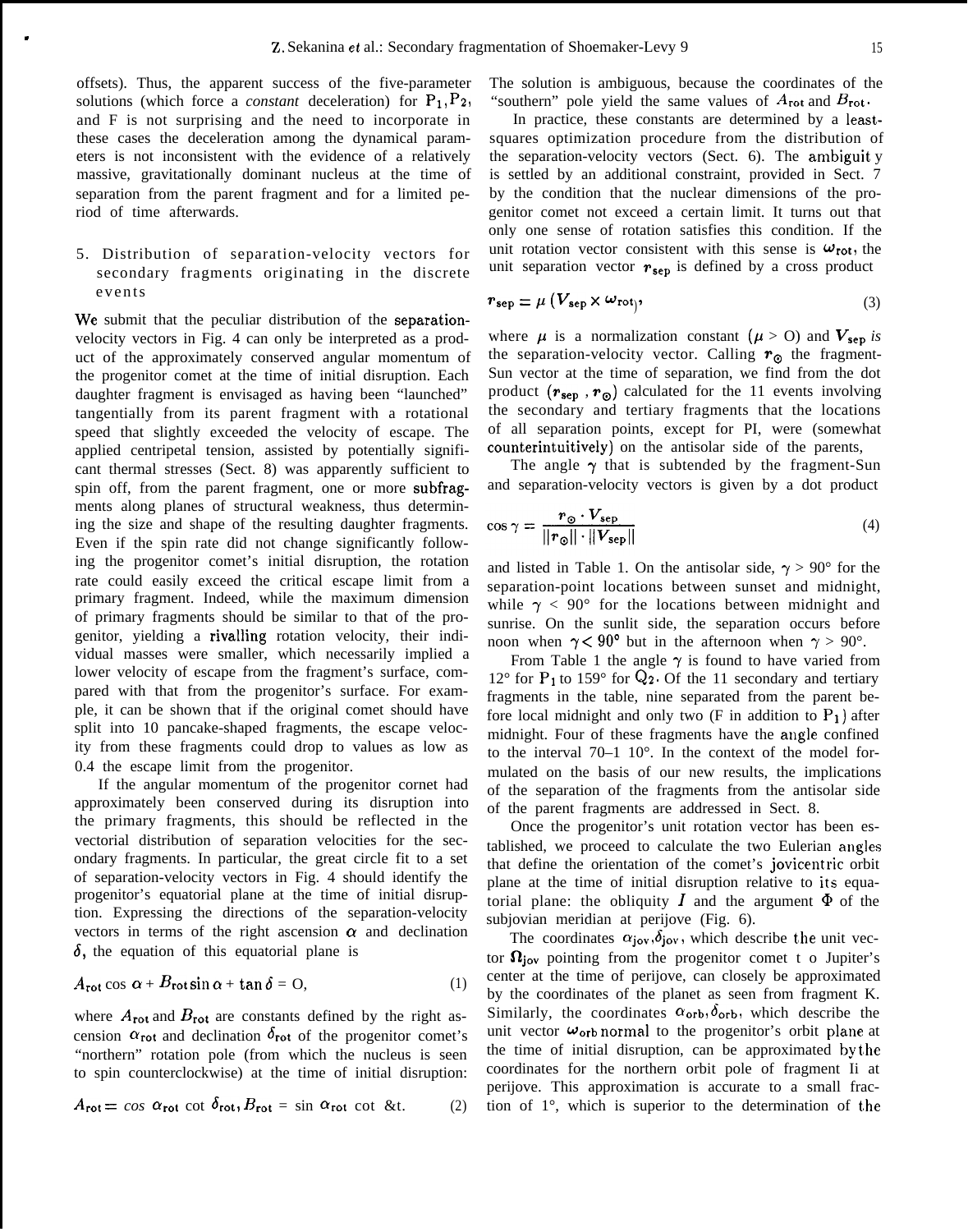.



**Fig.** 6. Orientation of the equatorial and jovicentric orbit planes on a spinning comet and the definition of the rotation parameters. The point O is the nucleus center, P the northern orbit pole, R the northern pole of rotation, N the ascending node of the orbit plane on the equatorial plane (i. e., the comet's vernal equinox), and  $\Pi$  the subjovian point at perijove. Angle  $\overline{I}$  is the obliquity of the orbit plane to the equatorial plane and @ the argument of the subjovian meridian at perijove. The four corresponding umt vectors are  $\omega_{\rm orb}, \omega_{\rm rot}, \Omega_{\rm node}$ , and  $\Omega_{\rm jov}$ .

rotation pole (Sect. 6). The equation of the orbit plane at the time of initial disruption is

 $A_{\text{orb}}$  COS  $\alpha + B_{\text{orb}}$  Sin  $\alpha + \tan \delta = 0$ , (5)

where, in analogy with (2),

$$
A_{\text{orb}} = \cos \alpha_{\text{orb}} \cot \delta_{\text{orb}}, \qquad B_{\text{orb}} = \sin \alpha_{\text{orb}} \cot \delta_{\text{orb}}. \tag{6}
$$

The coordinates of the two nodal points at which the orbit plane and the equatorial plane cross each other can be determined by equating (1) with (5). One set of these coordinates,  $\alpha_{\text{node}}, \delta_{\text{node}},$  describes the unit vector  $\Omega_{\text{node}}$  of the orbit plane's ascending node on the equatorial plane at the time of initial disruption which is calculated as a cross product

$$
\Omega_{\text{node}} - \nu \left( \omega_{\text{rot}} \times \omega_{\text{orb}} \right), \tag{7}
$$

where  $\nu > 0$  is another normalization constant. The rotation parameters  $\boldsymbol{I}$  and  $\boldsymbol{\Phi}$  are determined by the following dot-product expressions involving the four unit vectors:

$$
\text{COS } I = \omega_{\text{rot}} \cdot \omega_{\text{orb}}, \qquad \text{COS } \Phi = \Omega_{\text{node}} \cdot \Omega_{\text{jov}}, \tag{8}
$$

where the range of  $\vec{l}$  is from  $0^{\circ}$  to 180°, the range of @ from 0° to 360° (Fig. 6). When  $\omega_{\rm rot} \cdot \Omega_{\rm jov} > 0$ , then  $\Phi < 180^{\circ}$ and vice *versa.*

|  |  |  |  |  | Table 3. Solutions for the progenitor's rotation vector from |  |  |
|--|--|--|--|--|--------------------------------------------------------------|--|--|
|  |  |  |  |  | information on secondary fragmentation events.               |  |  |

| Fragments included                                       | Northern pole<br>of rotation | Note                 |        |
|----------------------------------------------------------|------------------------------|----------------------|--------|
|                                                          | $\alpha_{\rm rot}$           | $\delta_{\rm rot}$   |        |
| BCDFJMNP1P2O2TUV                                         | 68?6<br>±12%                 | $+77.8$<br>$+3.34$   |        |
| $B$ FJMNP <sub>1</sub> P <sub>2</sub> Q <sub>2</sub> TUV | 68.9<br>±14.0                | $+77.8$<br>$+3.8$    | Case A |
| BCDFMNP202UV                                             | 15.1<br>$\pm 9.4$            | $+76.8$<br>$\pm 1.8$ |        |
| $B F M N P_2 Q_2 U V$                                    | 14.8<br>$\pm 11.0$           | $+76.8$<br>$*2.1$    | Case B |
| BFMNP <sub>2</sub> UV                                    | 84.4<br>$*14.3$              | $+77.2$<br>$+2.7$    |        |

## 6. Rotation vector and the effective diameter of the progenitor comet, and the quasi-continuous disintegration process

Various combinations of the 13 solutions selected for the fragments in Table 1 were used to determine the rotational parameters of the progenitor comet following the approach described in Sect. 5. The resulting coordinates of the northern rotation pole based on five sets of the fragments are listed in Table 3.

The first set comprises the preferred solutions for all 13 fragments included in Table 1. The second set excludes the two probable primary fragments, C and D. It is noted that their exclusion has practically no effect on the results. The third set keeps C and D in the sample, but excludes the tertiary fragments J,  $P_1$ , and T. Their removal can be justified by arguing that their parents, the secondary fragments  $N$ ,  $P_2$ , and U, suffered more losses of the original angular momentum than the primary fragments, so" that these episodes in fact provide information that is somewhat inferior to that supplied by the events involving any of the primary fragments. We note that the elimination of  $J, P_1$ , and T from the set affects the rotation pole's right ascension. .

Furthermore, one can argue that the primary fragments were gradually losing the "memory" of the initial angular momentum with every additional secondaryfragmentation event, in which case the episode that should provide the least reliable information is the last separation detected, that of  $Q_2$  from  $Q_1$ . The fifth set, which amounts to the fourth set minus this event, yields (apparently by coincidence) results somewhat similar to those from the first and second sets. In summary, the pole coordinates cluster around two points, the right ascensions of which are, respectively, near 70–80° and 15°, while the declinations are always between  $+76^{\circ}$  and  $+78^{\circ}$ . No two solutions in Table 3 yield points that are farther apart from each other than 15°. In the following we derive our further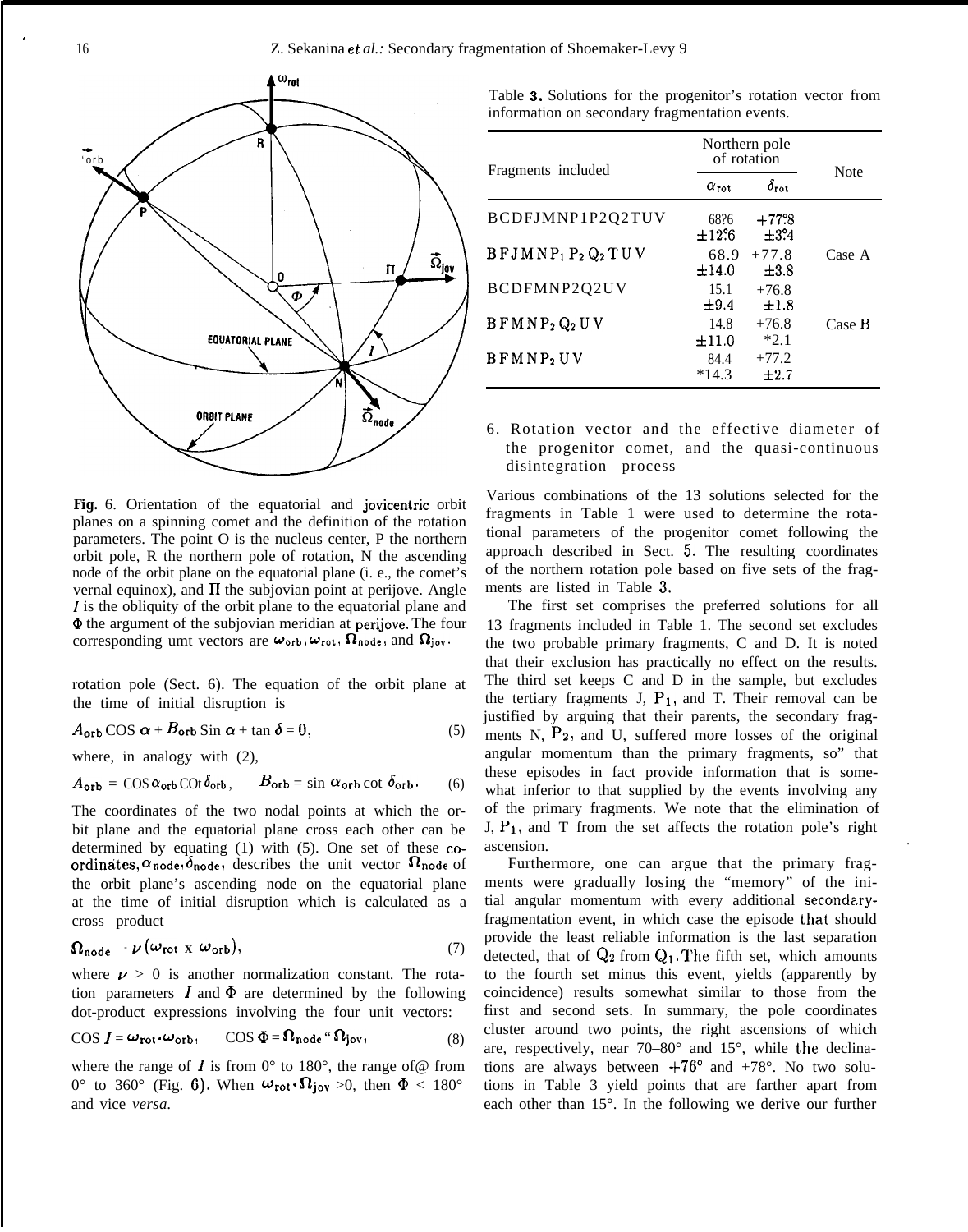Table 4. Rotation parameters of the progenitor comet.

| $V$ ECTOR $\omega_{orb}$                             | VECTOR $\Omega_{\text{jov}}$         |
|------------------------------------------------------|--------------------------------------|
| $\alpha_{\rm orb} = 181^\circ.59$                    | $\alpha_{\text{jov}} = 99^\circ 85$  |
| $\delta_{\rm orb} = +20^\circ.26$                    | $\delta_{\rm{iov}} = -21^\circ 27$   |
| VECTOR $\Omega_{\text{node}}$                        | PARAMETERS I, $\Phi$                 |
| Case A:                                              | Case A:                              |
| $\alpha_{\text{node}} = 275\degree 7 \pm 1\degree 5$ | $I = 74\degree 8 \pm 2\degree 7$     |
| $\delta_{\text{node}} = +10.9 \pm 3.38$              | $\Phi = 191\degree 7 \pm 3\degree 4$ |
| Case B:                                              | Case B:                              |
| $\alpha_{\text{node}} = 272\degree 6 \pm 0\degree 9$ | $I = 82\degree 6 \pm 1\degree 9$     |
| $\delta_{\text{node}} = +2.8 \pm 2.4$                | $\Phi = 199.7 \pm 2.33$              |

results on two assumptions regarding the rotation vector: Case A, which is identical with the second set and is based on the 11 secondary and tertiary fragments and Case B, which is equal to the fourth set and is based on the eight secondary fragments. Comparing these results with the rotation vector for the nominal model of Shoemaker-Levy 9 that we formulated in Paper 1, we find that the difference (between the opposite poles) is 29° for Case A and merely 18° for Case B.

The rotation parameters  $I$  and  $\Phi$  calculated for the two cases together with the directions of the relevant vectors (Sect. 5) are listed in Table 4. The derived obliquity indicates that the progenitor comet had its spin axis tilted some 7-15° to the jovicentric orbit plane near perijove, making an angle of  $\sim 70^{\circ}$  to  $\sim 80^{\circ}$  with the direction to Jupiter at perijove, as illustrated in Fig. 7.

Having established the initial spin-vector orientation, we next address the significance of the initial rates at which the fragment pairs are found to have separated (Table 1). Consider first an oversimplified model for a spherical nucleus of mass  $M$ , bulk density  $\rho$ , diameter *D*, and negligibly low tensile strength  $\sigma_{\text{tens}} \rightarrow 0$ . In order for a particle at the surface to escape, it need be given a critical velocity  $V_{\rm crit}$  that is to satisfy a condition

$$
\frac{1}{2}V_{\text{crit}}^2 = -U = \frac{2GM}{D} = \frac{1}{3}\pi G\rho D^2,\tag{9}
$$

where *U is* the gravitational potential of the particle on the surface and G the universal constant of gravitation.

Next we relax the constraint of negligible strength and consider a *rotating* nucleus of the same density, diameter, and total mass, but of variable tensile strength. For a small piece of the nucleus to be at the point of breaking away due to rapid rotation, the tangential rotational velocity  $V_{\text{tens}}$  must satisfy a relation  $\sigma_{\text{tens}} = \frac{1}{2}\rho V_{\text{tens}}^2$ , where  $\sigma$ tens is the local effective tensile strength. In order for the piece not only to break away but also to escape, the condition for the critical velocity depends on the fraction  $\beta$  < 1 of the energy that is lost due to friction, thermal effects, etc. during the breakup and on the relation between the gravitational and the cohesion terms. When  $4GM/DV_{\rm tens}^2 > 1-\beta$ , the condition for the critical velocity becomes

$$
\frac{1}{2}V_{\text{crit}}^2 = \frac{2GM}{D} + \frac{1}{2}\beta V_{\text{tens}}^2 = \frac{1}{3}\pi G\rho D^2 + \beta \frac{\sigma_{\text{tens}}}{\rho}.
$$
 (10)

When  $4GM/DV_{\text{tens}}^2 \leq 1 - \beta$ , the condition is simply

$$
V_{\rm crit} = V_{\rm tens} \tag{11}
$$

For a rotationally stable object the spin rate is below the critical limit and no piece can break away. When  $\sigma_{\text{tens}}$ is suddenly reduced, at least at some locations on the nucleus, due for example to the development of internal and superficial cracks caused by the jovian tides, the rotational tension may locally exceed the strength and a breakup becomes possible. The conclusion that Jupiter's tidal forces extensively cracked the nucleus of the progenitor but did not break it apart is used in Sect. 8 as a major argument in our formulation of a new model for comet Shoemaker– Levy 9. Hence, the relationship between the tidal and the rotational (and thermal) forces plays a major role in our considerations.

Next, we relax the unrealistic constraint of spherical shape for the nucleus fragments. It turns out that the gravitational potential at the surface of a body of any shape can be written in the form

$$
-\frac{2GM}{D}\theta,\t\t(12)
$$

where *D* is now the object's characteristic dimension and  $\theta$ is a dimensionless parameter that depends on the object's shape and the location of the potentially separating mass on the surface. Hence, with these minor modifications the conditions (10) and (11) are valid quite generally.

Because the progenitor comet's spin vector is found to have nearly coincided with the jovicentric orbital velocity vector at perijove, of particular interest are diskshaped fragments rotating along an axis that is aligned approximately with the disk's effective diameter *D* (Fig. 7). Let the disk's average thickness be  $t$  and its characteristic thickness-to-diameter ratio  $f = t/D$ , which is typically much smaller than unity. In analogy to (10), one finds that when  $\pi G \rho f D^2 \theta / V_{\text{tens}}^2 > 1 - \beta$ , the condition for the critical velocity in the case of a disk-shaped nucleus is

$$
\frac{1}{2}V_{\text{crit}}^2 = \frac{1}{2}\pi G\rho f D^2\theta + \frac{1}{2}\beta V_{\text{tens}}^2. \tag{13}
$$

When  $\pi G \rho f D^2 \theta / V_{\text{tens}}^2 \leq 1 - \beta$  the condition coincides with that of (11).

Let us consider two points on the disk's surface. One of them, point A in Fig. 7, is situated at a distance of  $\frac{1}{2}t$ from the center along the line normal to the disk's base and passing through the center. The parameter  $\theta$  for this point A is

$$
\theta = \sqrt{1 + 4f^2} + 2f + \frac{1}{2f} \ln \left( 2f + \sqrt{1 + 4f^2} \right). \tag{14}
$$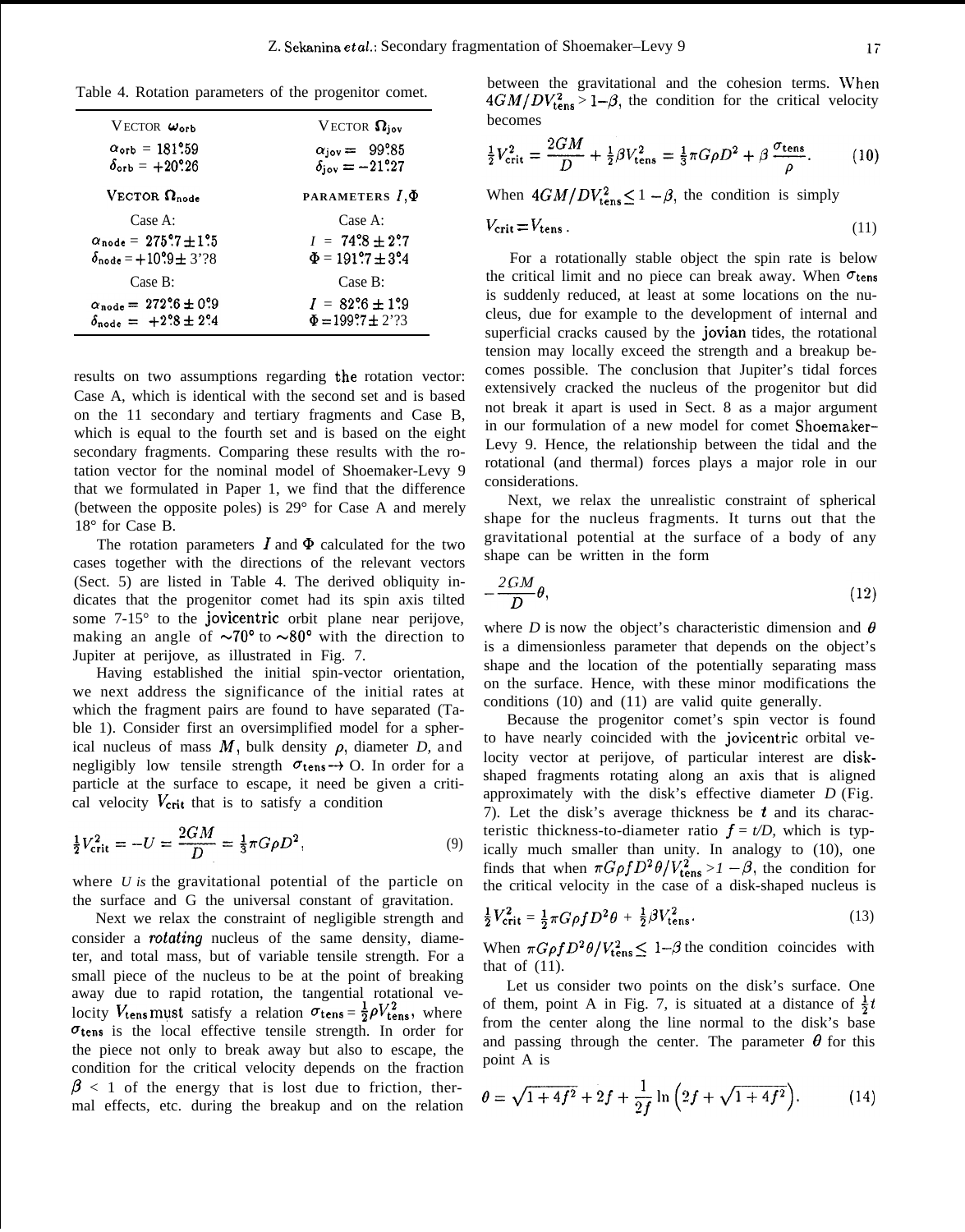

**Fig.** 7. The progenitor comet's rotation-vector orientation (Case A) at perijove (J = Jupiter): schematic views in the orbit plane in the direction of Jupiter (left) and normal to the orbit plane (middle). The dotted end of the spin axis refers to the northern pole. The fine crossbars across the comet's contour in the middle panel represent the planar sections along which a homogeneous nucleus would tend to crack due to the jovian tides that peak sharply at perijove. Rotational tension separates the cracked nucleus into several disk-shaped fragments along the cracks. One such spinning disk-like fragment is shown schematically on the right. At the points A and B the gravitational potentials are given by (12), with  $\theta$  from, respectively, (14) and (15).

The second point, B in Fig. 7, is one of the points midway between the two planar surfaces of the disk. The distance of any such point from the disk's center is  $\approx \frac{1}{2}D$  (the disk's planar surfaces are assumed to circular only in the first approximation) and the parameter  $\theta$  is expressed by an integral

$$
\theta = \frac{1}{\pi f} \int_0^1 \frac{dx}{x^2}
$$

$$
x \int_{-\mathbf{h}}^1 \arctan\left[\frac{2fx^2}{1 - xy}\frac{\sqrt{1 - y^2}}{\sqrt{1 - 2xy + x^2(1 + f^2)}}\right] dy. (15)
$$

The derived separation velocities  $V_{\text{sep}}$  offer robust estimates for the critical velocities  $V_{\text{crit}}$  necessary for the secondary-fragmentation episodes to occur. Although one expects that  $V_{\text{sep}} > V_{\text{crit}}$  for a successful separation, the calculated values of  $V_{\text{sep}}$  cannot be very different from *Vcrit* for two reasons: one, the calculated separation velocity is that "at infinity" and therefore somewhat lower than the true separation velocity at the surface of the parent fragment; and, two, the fragmentation event would have occurred earlier, thus preventing  $V_{\text{sep}} >> V_{\text{crit}}$  from ever materializing. This argument is based on our tacit premise that cracks were continuing to propagate throughout the nucleus during the post-encounter period, with the tensile strength of both the parent and the daughter fragments gradually decreasing with time. Compelling, straightforward evidence for this kind of progressive disintegration is provided by the disappearing condensations J, M,  $P_1$ ,  $P_{2b}$ , or  $G_2$ . As secondary fragments are released one by

one, the mass and the dimensions of the surviving parent fragments decrease with time. Hence,  $V_{\text{crit}}$  decreases with time, because  $\sigma_{\text{tens}}$ , *M*, and *D* all decrease with time. Although some scatter resulting from the unevenness in the initial dimensions and irregular shape of the various fragments must be present, we would expect that the sep*aration velocity in secondary-fragmentation events should systematically decrease with time.* Agreement between this prediction and the data derived from the observations in Fig. 5 is striking,

The next and final task in this section is the examination of constraints on the effective dimensions of the progenitor comet's nucleus. Important information comes from considerations of the jovian tidal forces. Assuming a nucleus of 10 km in diameter and 0.2  $g/cm^3$  in bulk density, Sekanina (1996) calculated that the peak tidal stress at perijove amounted to 0.0038 bar, which, as we now argue, almost (but not quite) broke the nucleus apart. Thus, the comet's tensile strength must have been just slightly greater than this value. Since it varies as the product of the bulk density and the square of the diameter, the equivalent tidal stress exerted on the nucleus of 1.5 km in diameter and  $0.6$  g/cm<sup>3</sup> in density (Asphaug and Benz 1996) is merely  $0.00026$  bar. However, Greenberg *et al.* (1995) calculate that aggregate cometary material consisting of submicron-sized interstellar grains should have a tensile strength of  $\sim 0.003$  bar or greater. Consequently, the nucleus of the size advocated by Asphaug and Benz could not split tidally at all. The only recourse one has in the case of a diameter <<10 km is to postulate an unphysical, strengthless model.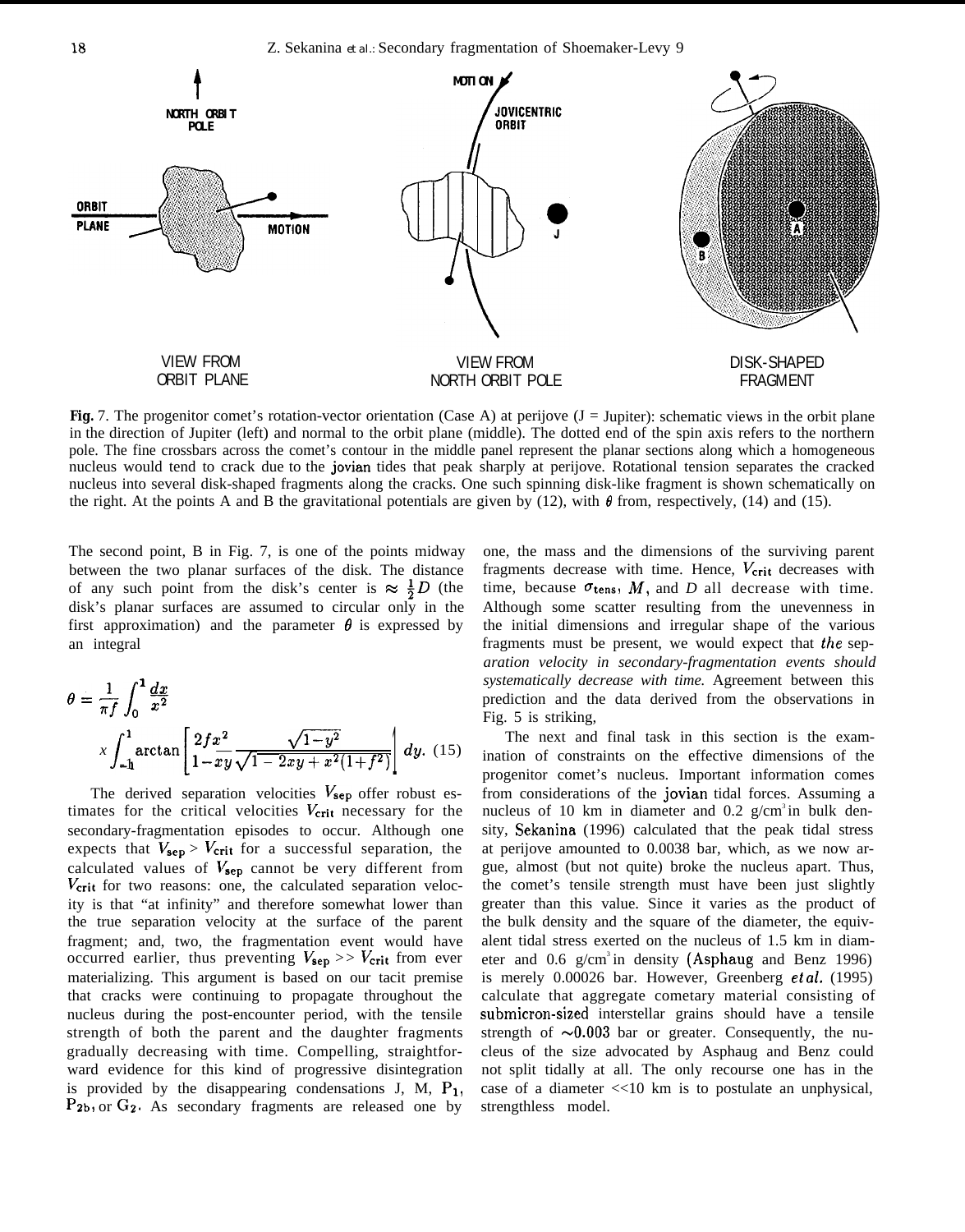Uncertainties in the tensile strength of the fragments are too high to allow us to derive a reliable effective nuclear diameter from these constraints in a general case. However, if one neglects energy losses ( $\beta \rightarrow O$ ) during a breakup at a plausible point, marked B in Fig. 7, the diskshaped model for the primary fragments yields for the ratio of  $D/V_{\text{crit}}$  values of 14.1, 10.2, 8.6, and 7.6 km/m/s for an assumed thickness-to-diameter ratios  $f$  of 0.1, 0.2, 0.3, and 0.4, respectively. As long as  $\beta V_{\text{tens}}^2 \ll V_{\text{crit}}^2$ , these numbers offer relatively tight upper limits to the effective diameters of disk-shaped fragments. Note that only for the primary fragments near the middle of the train will the derived diameters be approximately equal to the (polar) diameter of the progenitor nucleus, while for the others, especially W, they will be smaller. With the separation velocities of 1.6–1.7 m/s for the two most relevant secondary-fragmentation events '(B from H and F from K), the derived upper bounds are well in excess of 10 km in the entire range of considered thickness-todiameter ratios. That the actual diameter could not be much smaller than 10 km becomes obvious, when one calculates the corresponding rotation period. For an equatorial rotational velocity of 1.6 m/s, the spin period is found to be  $\sim 5.5$  hours for  $D = 10$  km, but a ridiculously small value of 49 minutes(!) for  $D = 1.5$  km.

.

Our present results thus provide strong evidence that the progenitor nucleus of Shoemaker–Levy 9 had been a rapid rotator and that its rotation played major roles both in the object's initial disruption and in the subsequent sequence of secondary-fragmentation episodes. Unless the fragments were inexplicably spun up during the initial disruption, the comet must have been in the state of internal tensile stress before its encounter with Jupiter and it was only its tensile strength that prevented its earlier splitting. A significant loss of this resistance, due to the jovian tidal action in the immediate proximity of the 1992 peri-, jove, triggered the spectacular "chain" of episodes whose products were observed worldwide as constituent parts of what can, without exaggeration, be called the event of a millennium.

## 7. Orientation of the nuclear train and additional information on the primary fragments and the progenitor nucleus

In Paper 1, extensive experimentation with our ephemerisdetermination software led us to a conclusion that the time of disruption of cornet Shoernaker-Levy 9 determined the temporal variations in the position angle of the nuclear train. This effect was found to be asymmetric in that the position angles (at any particular time) implied by a breakup at the same jovicentric distance before and after perijove do not match. Accordingly, the observed variations in the position angle of the on-train fragments could be exploited to derive an effective time of the initial disruption.

We also showed in Paper 1 that from the known time of initial disruption and angular length of the nuclear train at any later time one could determine the dependence between the size of the progenitor nucleus (along the radius vector from Jupiter) and the increment in the orbital velocity involved, Thus, the dimensions of the comet could *not* unequivocally be determined in this fashion without additional information.

The sample of position-angle observations in Paper 1 consisted of only 42 measures between discovery and mid-January 1994. This set was later extended to 144 data points covering the entire period of observation and the results of this unpublished work were reported only briefly (Sekanina 1996). As a result of this extension the initially derived breakup time of 2.2 hours after perijove was revised to 2.5 hours after perijove; the estimated uncertainty in both cases was  $\pm 0.5$  hour.

We now introduce a few changes in the procedure of calculating the position angles of the train. First of all, we use the definitive orbital elements from Paper 2, which were not available for the earlier analyses. The train's position angle is now referred to fragment K, rather than Q, so as to reckon it from a point as close to the middle of the train as possible. The separation from K at the time of disruption, used in the position-angle determination, is calculated from each fragment's predicted impact time (which is constant) rather than from its observed offsets (which vary with time), Finally, we check the results based on the set of the eight "standard" fragments used before (E, G, H, K, L, Q, S, and W) by repeating the procedure with an eleven-fragment set (adding .4, C, and D to the standard set). Unfortunately, only 41 data points then qualify by offering sufficiently high positional accuracy.

Table 5 illustrates the superiority of the results based on the standard, eight-fragment set. The minimum on the curve of the sum of squares of the position-angle residuals is very well defined and the distribution of the residuals is symmetric, with the average residual attaining zero at about the same assumed time of disruption for which the sum of squares of the residuals reaches its minimum. With its formal error, the adopted time of initial disruption is  $3.1 \pm 0.2$  hours after perijove. One notices that a breakup 12 hours after perijove provides a better fit than one at perijove and that a breakup 24 hours after perijove offers a better fit than a breakup 1 hour before perijove.

Even though the solution based on the set of eleven fragments is distinctly inferior, it is encouraging that it yields a time of disruption of  $2.3 \pm 0.7$  hours after perijove, which overlaps the above result. *The comet's initial disruption did not occur at perijot!e but some 3 hours or so later.*

As a byproduct of the nuclear-train analysis we obtained extensive tabulations of the offsets of the individual fragments from the mean position of the train. The average offsets (positive to the north of the train, negative to the south) are listed in Table 6 separately for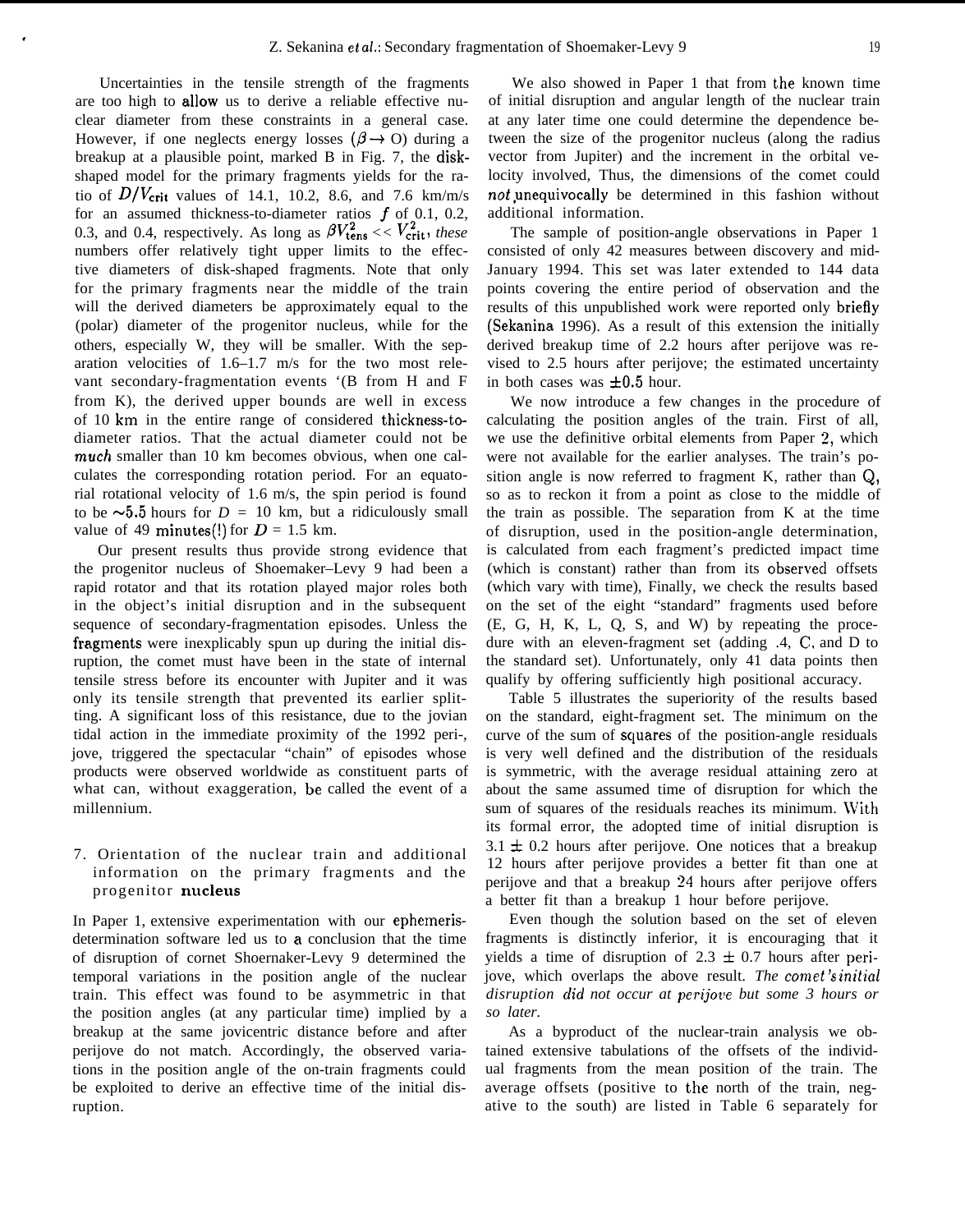,

Table 5. Sum of squares of the residuals from the nuclear train's position angles as a function of the assumed effective time of initial disruption, based on the sets of 8 fragments E-W (144 observations) and 11 fragments A-W (41 observations).

| Set of<br>on-t rain<br>fragments<br>employed | Assumed<br>time of<br>disruption<br>$(hr)^a$ | Sum of squares<br>$(\text{deg}^2)$ | Calculated<br>of residuals in average residual<br>position angle in position angle<br>$(\text{deg})$ |
|----------------------------------------------|----------------------------------------------|------------------------------------|------------------------------------------------------------------------------------------------------|
| $E-W$                                        | - 1                                          | 37.8373                            | $-0.33$                                                                                              |
|                                              | $\theta$                                     | 18.3192                            | $-0.22$                                                                                              |
|                                              | $+1$                                         | 7.0933                             | $-0.11$                                                                                              |
|                                              | $+2$                                         | 3.9837                             | $-0.05$                                                                                              |
|                                              | $+3$                                         | 3.3026                             | 0.00                                                                                                 |
|                                              | $+3.1$                                       | 3.2976                             | 0.00                                                                                                 |
|                                              | $+3.2$                                       | 3.3011                             | $+0.01$                                                                                              |
|                                              | $+4$                                         | 3.5587                             | $+0.03$                                                                                              |
|                                              | $+5$                                         | 4.2682                             | $+0.06$                                                                                              |
|                                              | $+7$                                         | 6.3588                             | $+0.10$                                                                                              |
|                                              | $+12$                                        | 12.9086                            | $+0.18$                                                                                              |
|                                              | $+24$                                        | 29.3044                            | $+0.30$                                                                                              |
|                                              | $+48$                                        | 58.6515                            | $+0.44$                                                                                              |
| $A-W$                                        | $+1$                                         | 0.9078                             | $-0.09$                                                                                              |
|                                              | $+2$                                         | 0.7657                             | $-0.07$                                                                                              |
|                                              | $+2.2$                                       | 0.7602                             | $-0.06$                                                                                              |
|                                              | $+2.3$                                       | 0.7606                             | $-0.06$                                                                                              |
|                                              | $+2.4$                                       | 0.7599                             | $-0.06$                                                                                              |
|                                              | $+2.5$                                       | 0.7622                             | $-0.06$                                                                                              |
|                                              | $+3$                                         | 0.7804                             | $-0.05$                                                                                              |
|                                              | $+4$                                         | 0.8541                             | $-0.03$                                                                                              |
|                                              | $+5$                                         | 0.9530                             | $-0.02$                                                                                              |

**'Reckoned from perijove: negative is a preperijove time, positive are post-perijove times.**

the pre-conjunction (until the end of July 1993) and postconjunction (from December 1993 onward) periods. On the left-hand side of the table we show the 12 on-line fragments while on the right-hand side, the 12 off-line fragments (not listed is  $P_{2b}$ ). The rows "8" and "11" list the offsets from the train that is defined by, respectively, the eight fragments E-W and the eleven fragments A–W. The distribution of the pre-conjunction offsets confirms — with a few unimportant exceptions —- the conclusion from Paper 1 that the offsets of the on-line fragments are within their errors while the offsets of the off-line fragments exceed their errors by a factor of up to several.

The post-conjunction results also confirm that the secondary and tertiary fragments deviated significantly toward the north of the nucleartrain, but this time there are no exceptions. Because all these fragments originated in the events of secondary fragmentation, one can argue that, as a rule of thumb, *later separations from the parent object statistically correlate with more prominent northerly offsets* in the post-conjunction period. In fact, five of the nine off-train fragments for which this exercise could be carried out  $-$  F, N, PI, P<sub>2</sub>, and T  $-$  have a

post-conjunction average-offset rate between +0.03 1 and +0.042 arcsec per day of separation time reckoned from the 1992 perijove (fragments J, M, and  $G<sub>z</sub>$  have insufficient data), The mean offset rate for the nine off-train fragments is  $+0.028+0.016$  arcsec per day of separation time.

Turning now to the on-train fragments in the postconjunction period we find that their offsets from the train based on the eight-fragment set range from –0.25 to +0.46 arcsec, equivalent, using the above derived rates, to a period of  $\sim 20$  days during which the breakup events that gave birth to the 12 primary fragments should have occurred. Although this is almost certainly a crude overestimate, an indication that the average offsets of these fragments may not overlap each other provides evidence that the initial disruption could have been a sequence of breakups rather than a single event. Support for this conclusion is offered by the identity of the on-train fragments of extreme southerly and northerly offsets, as discussed in the next paragraph. Another argument is based on the evidence already presented in Sects. 4.1, 4,3, and 4.4 and further discussed below, The crude estimate of 20 days is the basis for our claim in Sect. 4.17 that all the on-train fragments existed as independent fragments by the end of July 1992. A more conservative estimate for the duration of the presumed initial sequence of breakups probably is just a few days at the most.

Returning to column 4 of Table 6, we would like to call attention to a pair of the on-train fragments G and K, They have the largest *southerly* **offsets** from the train, comparable with their  $1\sigma$  in the '8" sample and with their  $2\sigma$  in the "11" sample. According to our rule of thumb, these two fragments, which were among the three most massive ones upon impact, were probably involved in the earliest event of the presumed sequence of breakups. Another group of noteworthy objects includes D, C, and A, which among the on-train fragments have the largest *northerty* **offsets** in the "8" sample, comparable with or exceeding their  $1\sigma$ . Their offsets in the "11" sample, though somewhat smaller (for obvious reasons), also indicate a systematic trend. According to our rule of thumb, these objects should have been among the last on-train fragments to separate from the remnants of the progenitor's comet, This conclusion is consistent with our findings in Sects. 4.1, 4.3, and 4.4.

A fair description of the purpose for determining the average offsets of individual fragments from the mean train is to say that they offer a crude indication of which fragments separated earlier and which later. However, the offsets do not provide any useful information on the actual separation times of individual fragments and, consequently, they cannot be used to establish a breakup sequence.

Clearly, the discrimination of the fragments into their on-train and off-train categories is independent of whether or not A, C, and D are added to the eight standard frag-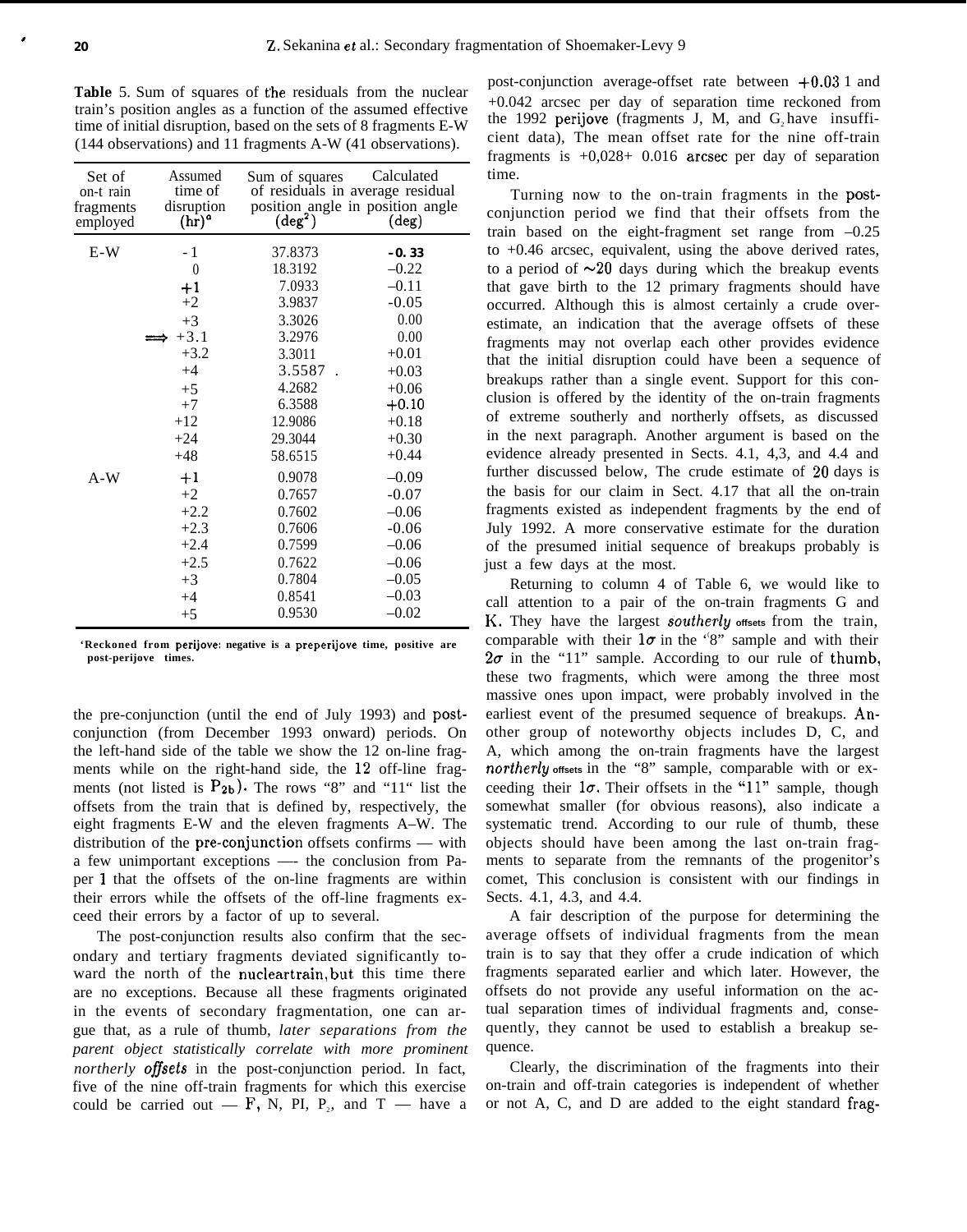| On-train               |                                              |                      | Pre-conjunction period Post-conjunction period |          | Off-train                                    | Pre-conjunction period Post-conjunction period |                                  |                                      |                         |  |
|------------------------|----------------------------------------------|----------------------|------------------------------------------------|----------|----------------------------------------------|------------------------------------------------|----------------------------------|--------------------------------------|-------------------------|--|
| fragment               | Offset from Number<br>train (arcsec) of data |                      | Offset from Number<br>train (arcsec) of data   |          | fragment                                     | Offset from Number<br>train (arcsec) of data   |                                  | Offset from Number<br>train (arcsec) | of data                 |  |
| "8"<br>A<br>"11"       | $+0.03 \pm 0.06$<br>$0.00 \pm 0.03$          | 4<br>4               | $+0.29 \pm 0.32$<br>$+0.08 \pm 0.25$           | 40<br>37 | "8"<br>B<br>"11"                             | $+0.47 \pm 0.04$<br>$+0.45 \pm 0.04$           | 4<br>4                           | $+1.46 \pm 0.43$<br>$+1.27 \pm 0.31$ | 60<br>37                |  |
| "8"<br>C<br>("11"      | $+0.06 \pm 0.07$<br>$+0.06 \pm 0.05$         | 5<br>4               | $+0.44 * 0.35$<br>$+0.16 \pm 0.24$             | 53<br>37 | "8"<br>$\mathbf F$<br>"11"                   | $+0.08 \pm 0.14$<br>$+0.15 \pm 0.04$           | 8<br>4                           | $+1.67 \pm 0.57$<br>$+1.56 \pm 0.43$ | 71<br>36                |  |
| "8"<br>D<br>"11"       | $+0.02 \pm 0.07$<br>$-0.01 \pm 0.05$         | 4<br>4               | $+0.46 \pm 0.40$<br>$+0.23 \pm 0.29$           | 47<br>37 | "8"<br>$G_2\left(\prod_{i=1}^{n} n_i\right)$ |                                                | $\mathbf 0$<br>$\Omega$          | $+2.26 \pm 0.58$<br>$+2.30 \pm 0.54$ | 4<br>3                  |  |
| "8"<br>E<br>"11"       | $-0.02 \pm 0.16$<br>$-0.01 \pm 0.05$         | 52<br>4              | $+0.28 \pm 0.38$<br>$-0.01 \pm 0.18$           | 92<br>37 | "8"<br>J<br>"11"                             | $+0.28 \pm 0.06$<br>$+0.27 \pm 0.07$           | $\overline{4}$<br>$\overline{4}$ |                                      | $\Omega$<br>$\Omega$    |  |
| "8"<br>G<br>l"11"      | $-0.02 \pm 0.15$<br>$-0.01 \pm 0.02$         | 52<br>$\overline{4}$ | $-0.22 \pm 0.25$<br>$-0.36 \pm 0.19$           | 92<br>37 | "8"<br>М<br>"11"                             | $+0.34 \pm 0.15$<br>$+0.34 \pm 0.14$           | $\overline{4}$<br>$\overline{4}$ |                                      | $\mathbf 0$<br>$\Omega$ |  |
| "8"<br>H<br>"11"       | $+0.11 \pm 0.17$<br>$0.00 \pm 0.02$          | 52<br>4              | $0.00 \pm 0.29$<br>$-0.08*0.16$                | 92<br>37 | "8"<br>N<br>" $11$ "                         | $+0.11 * 0.09$<br>$+0.11 \pm 0.11$             | 6<br>4                           | $+1.39 \pm 0.57$<br>$+1.68 \pm 0.64$ | 47<br>29                |  |
| "8"<br>K<br>"11"       | $+0.07 * 0.20$<br>$0.00 \pm 0.06$            | 52<br>4              | $-0.25 \pm 0.21$<br>$-0.27 \pm 0.13$           | 92<br>37 | "8"<br>$P_1$ }<br>"11"                       | $(+0.05)$                                      | 1<br>0                           | $+4.24 \pm 0.99$<br>$+4.17 \pm 1.14$ | 26<br>17                |  |
| "8"<br>"11"            | $-0.21 \pm 0.19$<br>$-0.12 \pm 0.03$         | 52<br>$\overline{4}$ | $-0.04 \pm 0.38$<br>$-0.13 \pm 0.16$           | 92<br>37 | "8"<br>$P_2\langle$<br>" $11$ "              | $+0.29 \pm 0.14$<br>$+0.27 \pm 0.05$           | 11<br>4                          | $+3.86 \pm 0.87$<br>$+3.58 \pm 0.81$ | 61<br>35                |  |
| "8"<br>$Q^a$<br>l"11"  | $+0.04 \pm 0.16$<br>$+0.06 \pm 0.04$         | 52<br>4              | $+0.16 \pm 0.28$<br>$+0.25 \pm 0.22$           | 92<br>37 | "8"<br>$Q_2\{q_1\}$                          | $(+0.18)$                                      | 1<br>0                           | $+0.88 \pm 0.22$<br>$+0.83 \pm 0.23$ | 6<br>$\overline{4}$     |  |
| "8"<br>$\bf R$<br>"11" | $+0.15 \pm 0.21$<br>$+0.02 \pm 0.06$         | 23<br>4              | $-0.08 \pm 0.38$<br>$-0.07 \pm 0.21$           | 84<br>37 | "8"<br>T<br>"11"                             | $+0.36 \pm 0.10$<br>$+0.37 * 0.10$             | $\sqrt{3}$<br>$\overline{3}$     | $+3.67 \pm 0.74$<br>$+3.78 \pm 0.80$ | 35<br>25                |  |
| "8"<br>S.<br>"11"      | $-0.01 \pm 0.18$<br>$+0.02 \pm 0.07$         | 52<br>4              | $+0.10 \pm 0.27$<br>$+0.20 * 0.13$             | 92<br>37 | "8"<br>U<br>"11"                             | $+0.11 \pm 0.11$<br>$+0.12 \pm 0.13$           | 7<br>$\overline{4}$              | $+1.47 \pm 0.42$<br>$+1.54 \pm 0.45$ | 17<br>14                |  |
| "8"<br>w۰<br>l "11"    | $+0.03 \pm 0.14$<br>$0.00 \pm 0.05$          | 52<br>4              | $-0.06 \pm 0.34$<br>$-0.07 * 0.19$             | 92<br>37 | "8"<br>l "11"                                | $+0.09 \pm 0.16$<br>$+0.10 \pm 0.17$           | 4<br>4                           | $+1.35 \pm 0.47$<br>$+1.47 \pm 0.41$ | 48<br>34                |  |

Table 6. Offsets from nuclear train defined by 8 fragments E-W and by 11 fragments A-W.

**'Or Q,, when Q is resolved into two components.**

ments to define the train's orientation. However, since A, C, and D are offset somewhat to the north of the train, their incorporation among the fragments determining the train's orientation leads to position angles that, on the average, are systematically smaller by  $0^{\circ}.05$  or so. It is interesting that this effect did not show up at all in the effective time of disruption; if it did, the A–W set should have yielded a later time of disruption than did the E-W set in Table 5. The reason for this is that the solution was dictated primarily by the choice and temporal distribution of the 41 data that made up the sample based on the A-W set (relative to the sample of 144 data based on the E-W set), an effect that overshadowed that of the slight difference in the train's slope.

Having determined the effective time of initial disruption and the spin-axis orientation at that time, and having set fairly tight limits on the rotational velocity of the progenitor comet, we are now in a position to constrain the comet's original nuclear dimensions more tightly than we were able to do before. This is accomplished entirely on the basis of the model worked out in Paper 1. With the known spin vector, the problem is reduced to finding (i) the increment in the orbital velocity contributed by rotation at the time of disruption and (ii) the nuclear diameter, defined as the separation between the subjovian and antijovian points on the nuclear surface, such that its effect combined with that in the orbital velocity satisfies the known dynamical parameters of the nuclear train. Even though the velocity increment involved is along the orbital velocity vector, the solution can actually be carried out in the RTN coordinate system.

In the RTN system referred to the center oft he comet's nucleus and oriented with respect to Jupiter, the unit vector of the subjovian point on the surface of the nucleus has the components  $\{-1, 0, 0\}$ , the unit vector of the antijovian point,  $\{+1, 0, 0\}$ . Approximating the disruption as a single event that occurred at a jovicentric true anomaly  $u_0$ , we have for the cometocentric latitute of the subjovian point

$$
\phi_{\text{sub}} = \arcsin\left[\sin I \sin(\Phi + u_0)\right],\tag{16}
$$

where  $I$  and  $\Phi$  are the rotation parameters introduced in Sect. 5. The cometocentric latitute of the antijovian point is  $-\phi_{sub}$ . The radial components of the rotational velocity at the subjovian and antijovian points are zero. The normal component of the velocity has no effect on the solution (as we showed in Paper 1) and the only velocity contribu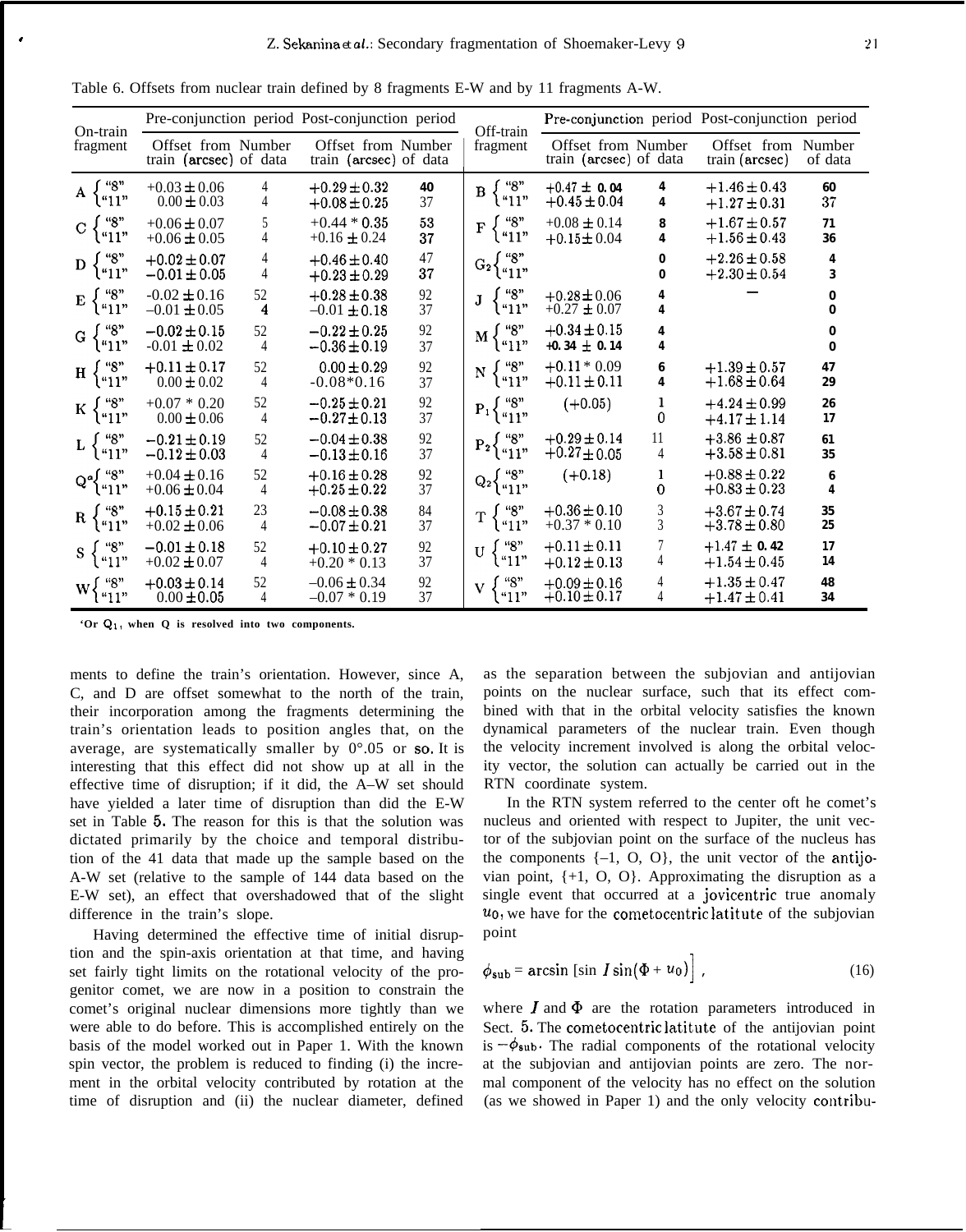tion comes from the transverse component. The expression for this component at the subsolar point is (Appendix B of Paper 1)

$$
(V_{\text{sub}})_{\text{transv}} = \frac{2\pi}{P_{\text{rot}}} \Re_{\text{sub}} \cos I,\tag{17}
$$

where  $\Re_{\text{sub}}$  is the distance of the subsolar point from the rotation axis at the time of disruption. This velocity component at the antijovian point has the opposite sign. With a quasi-spherical approximation the equivalent equatorial radius is  $\vec{R} = \Re \sinh/cos \phi \sinh \theta$ . If we approximate the (equatorial) rotation velocity by a separation velocity  $V_{\rm sep}$  derived from the secondary-fragmentation events, we can write Eq. (17) in the form

$$
(V_{\text{sub}})_{\text{transv}} = -V_{\text{sep}} \cos \phi_{\text{sub}} \cos I. \quad , \tag{18}
$$

This technique was employed on the assumption that all the on-train fragments separated at 3.1 hours after perijove, at which time the comet's jovicentric true anomaly was  $u_0 = + 116^{\circ}$ .6, The calculations were carried out for three values of the equatorial rotational velocity  $-1.0$ , 1,3, and 1.6 m/s (the limits approximately coinciding with the derived mean and peak separation velocities  $V_{\rm sep}$  derived in Sect.  $4.17$ ) — and for Cases A and B (Table 3) of the spin-axis orientation. The two scenarios yield for the subjovian point's latitude, respectively,  $\phi_{\text{sub}} = -490.2$ and -43°.2. Consistent with the practice employed in determining the nuclear-train orientation, each solution was required to satisfy the times of impact for fragment A (which was used to approximate the subjovian point at the time of disruption) and fragment W (which was taken to approximate the antijovian point), based on their orbital elements in Paper 2. From our previous findings in this section, the separations of fragments A and W from K were taken to be, respectively, 0.9455 and 1.0545 mean radii,

Our computations show' that acceptable solutions result only with the rotation sense requiring that the separation points be located on the antisolar side of the parent objects (Sect. 5). The opposite rotation sense yields unacceptably large dimensions for the progenitor nucleus, on the order of several tens of kilometers, The effective diameter and the corresponding rotation period in the accepted scenario for the six combinations of the spin-axis orientation and rotational velocity are listed in Table 7. Evidently, Case A yields a faster rotator of slightly smaller dimensions. Even though still involving approximations (e.g., neglecting the possibility of the disruption consisting of a series of separate events), the table nonetheless covers a wide range of plausible solutions, The preferable solutions are those calculated for the higher velocities. These results fully confirm our earlier findings based on independent evidence (Paper 1 and Sect, 6 of this study) that the nucleus of the progenitor comet was a fast rotator approximately 10 km in diameter.

Table 7. Effective diameter and rotation period for the nucleus of the progenitor comet.

| Rotation velocity<br>approximate ion, |      | Diameter (km) | Period (hr) |               |  |  |
|---------------------------------------|------|---------------|-------------|---------------|--|--|
| $V_{\rm sep}$ (m/s)                   |      | Case A Case B |             | Case A Case B |  |  |
| 1.6                                   | 9.3  | 12.6          | 5.1         | 6.9           |  |  |
| 1.3                                   | 10.7 | 13.3          | 7.2         | 89            |  |  |
| 1.0                                   | 12 N | 14.1          | 10 5        | 123           |  |  |

8. Critique of existing hypotheses and a new model for the comet's fragmentation. Summary and conclusions

The prime objectives of this paper are to appraise the existing hypotheses for the splitting of Shoemaker–Levy 9 and to formulate a new model that is fully consistent with the results of analysis of the observed phenomena. First we list our findings: (i) the orientation of the nuclear train implies that the 12 primary fragments were released not in a single event but, more probably, in a sequence of discrete episodes effectively centered on a time some 3.1 hours after perijove; (ii) the effect in the nuclear-train orientation is exceedingly nonlinear in that the first episode could not have taken place much sooner than perhaps a fraction of one hour before this effective time, while the last episode could possibly occur as late as a few days afterwards; (iii) discrete episodes of secondary fragmentation, giving birth to the off-train fragments, took place, at a gradually decreasing rate, over a period of many months following the progenitor comet's initial disruption; (iv) the separation-velocity vectors of the secondary (and tertiary) fragments are distributed along a great circle in projection onto the plane of the sky, pointing to the approximate conservation of the progenitor comet's angular momentum; (v) the derived orientation of the spin axis shows that it was located almost in the jovicentric orbit plane and approximately aligned with the orbital velocity vector at perijove; (vi) the rotation sense indicates that the off-train fragments separated from areas of their parents that were at the critical times located on the antisolar side; and (vii) the separation velocities of the secondary and tertiary fragments are found to have decreased systematically with time, dropping from the peak values near 1.6–1.7  $m/s$  for events that occurred within 1–2 months of perijove to  $\sim 0.4$  m/s some three-quarters of a year later.

The rapid rotation with a strongly tilted axis rules out the strengthless aggregate models developed for the nucleus of comet Shoemaker-Levy 9 by Solem (1995) and by Asphaug and Benz (1996). The authors of these nearly identical paradigms were aware of their concept's sensitivity to nucleus rotation and discussed the effects. Asphaug and Benz, who examined scenarios for an assumed rotation period of 9 hours, stated explicitly that in none of their solutions "did a comet with significant rotation out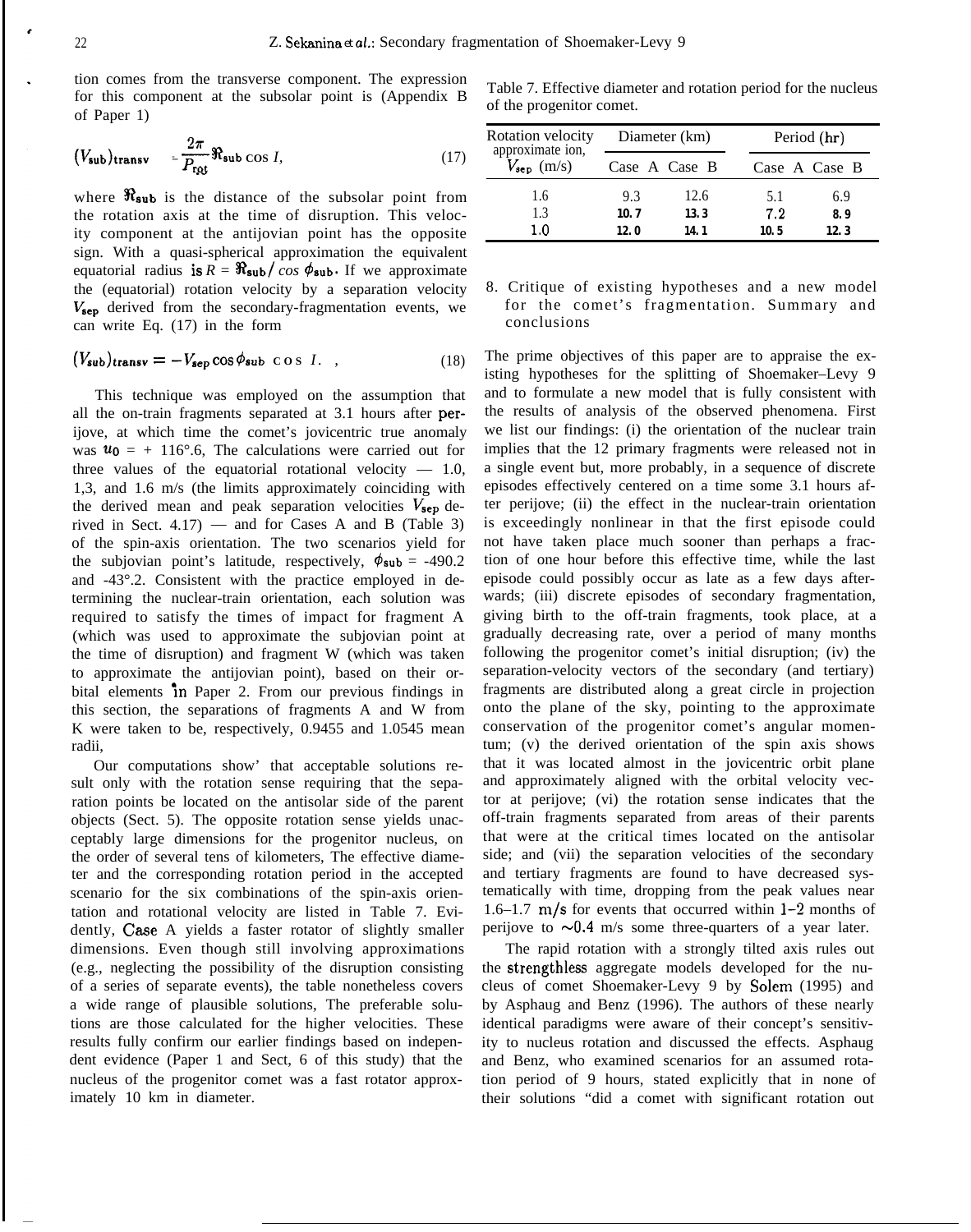of the plane of the orbit result in uniform clumps comparable to SL9." Solem modelled configurations with the spin axis in the orbit plane only for a slowly rotating comet, with a spin rate assumed to amount to one third the critical rate for centrifugal breakup or less. The general conclusion is that (fast) rotation out of the plane of the orbit hinders clumping subsequent to breakup and the result is essentially a single, massive central condensation, in sharp contradiction to the appearance of Shoemaker–Levy 9.

**r**

In Paper 1 we proposed that the observed orientation of the nuclear train defined the point of dynamical separation of the primary fragments. In the light of evidence from our comprehensive analysis of the secondaryfragmentation events, which were positively nontidal in nature, it is now necessary to revise the model for the comet's disruption. The major questions concern the interaction between rotational and thermal stresses and the jovian tidal forces as well as their separate roles in the progenitor comet's disintegration.

The fundamental feature of our new model is a deemphasized role for the jovian tidal forces. We submit that *due to the joviun tides the nucleus of the progenitor comet sufiered extensive cracks throughout much of its interior but was not in the process of physical disruption until after perijove.* We argue that *the comet then began to split along the planes of severe tidally-triggered cracks due to its rapid rotation.* This interpretation not only replaces the relatively ambiguous concept of dynamical separation with a much more straightforward concept of physical splitting but is also supported by relatively high separation velocities involved. In addition, it shows that the events of secondary fragmentation can be understood as stochastic manifestations of the continuing process of disintegration that began with the sequence of early breakups and then gradually tapered off.

The fact that separations of the secondary and tertiary fragments are found to have taken place from the antisolar side of the parent fragments must be explained by any plausible model. Otherwise it would have to be postulated that the comet's continuing disintegration was spontaneous and the observed strong systematic trend for the daughter fragments to detach from their parents in north-easterly directions would remain unexplained.

The evidence from fragment  $P_1$  is inconclusive. Nominally, the preferred solution (Table 1), which is based on the three available HST data, predicts that at the time of separation of  $P_1$  from P the Sun was  $12^{\circ}$  *above* the local horizon. However, the other tabulated solution that is also based on three HST data (but assumes Q to be the parent) predicts a separation time at which the Sun was *37° below* the horizon. Thus, the exception offered by fragment  $P_1$ is apparently not significant because all solutions for this condensation involve large uncertainties.

At first glance, separations of the secondary and tertiary fragments from the antisolar side of the parent objects are counterintuitive. It is fair to say that this evidence

suggests that there is no direct role for solar radiation in the mechanism. However, there may be an indirect effect and we submit that in detaching a fragment the stresses due to rapid rotation could be assisted by thermal stresses near the surface, The presumed high porosity implies a low thermal inertia, which allows temperature gradients to develop in the surface layer of the parent fragment in locations that rotate into and out of sunlight (e.g., Kührt 1984). Strong temperature gradients are believed to develop only in a very thin layer (e.g., Brin and Mendis 1979, Fanale and Salvail 1984, Rickman and Fernández 1986), because their buildup is impeded by vapor diffusion of sublimating volatile materials from below the inert mantle. However, this impediment would disappear in the absence of activity. Although the role of thermal stresses in a highly porous medium has never been investigated and their contribution to the process of secondary fragmentation in comet Shoemaker–Levy 9 remains speculative, we remark that with the values for Young's modulus, Poisson's ratio, and the coefficient of linear expansion that McCrosky and Ceplecha (1970) recommended for meteors, the dominant component of thermal stresses amounts to  $\sim$ 3 bars per degree of a temperature difference.

Closer scrutiny suggests that separations of small masses from the antisolar side of a cometary nucleus are not entirely unexpected. From temperature profiles in a consolidated dust mantle on the surface of a nucleus modelled by Fanale and Salvail (1984), Sekanina and Larson (1986) calculated thermal stresses at several points during the diurnal cycle, establishing both their nature (tension vs. compression, radial vs. tangential) and magnitude. It was found that tangential stresses, while strongly depth dependent, exceeded radial stresses by orders of magnitude. For our present considerations the most interesting finding is the difference between the sunlit and dark sides. On the sunlit side the prevalent thermal stresses were always compressive, working against rotational tension. By contrast, the tangential stresses on the antisolar side, although smaller in magnitude, were predominantly tensile, enhancing the effect from fast rotation. One would therefore be mistaken to assume that thermal stresses disappear when an area rotates out of sunlight.

Taking this information into account, it is plausible to argue that even a slight temperature gradient at the nuclear surface could generate thermal stresses that assist rotational forces in triggering, from time to time, the separation of a relatively small piece from the parent.

In July 1994 the individual fragments arrived at Jupiter in very different conditions. For days before impact the dust coma of each condensation became subjected to jovian-gravity driven progressive stretching, confirming that it consisted of a loose cloud of particulate. However, no stretching can be detected in the innermost, brightest part of the published images of several condensations, which retained the appearance of an unresolved dot (cf. the last HST frame of  $Q_1$  and  $Q_2$  in Fig. 2 of Weaver *et*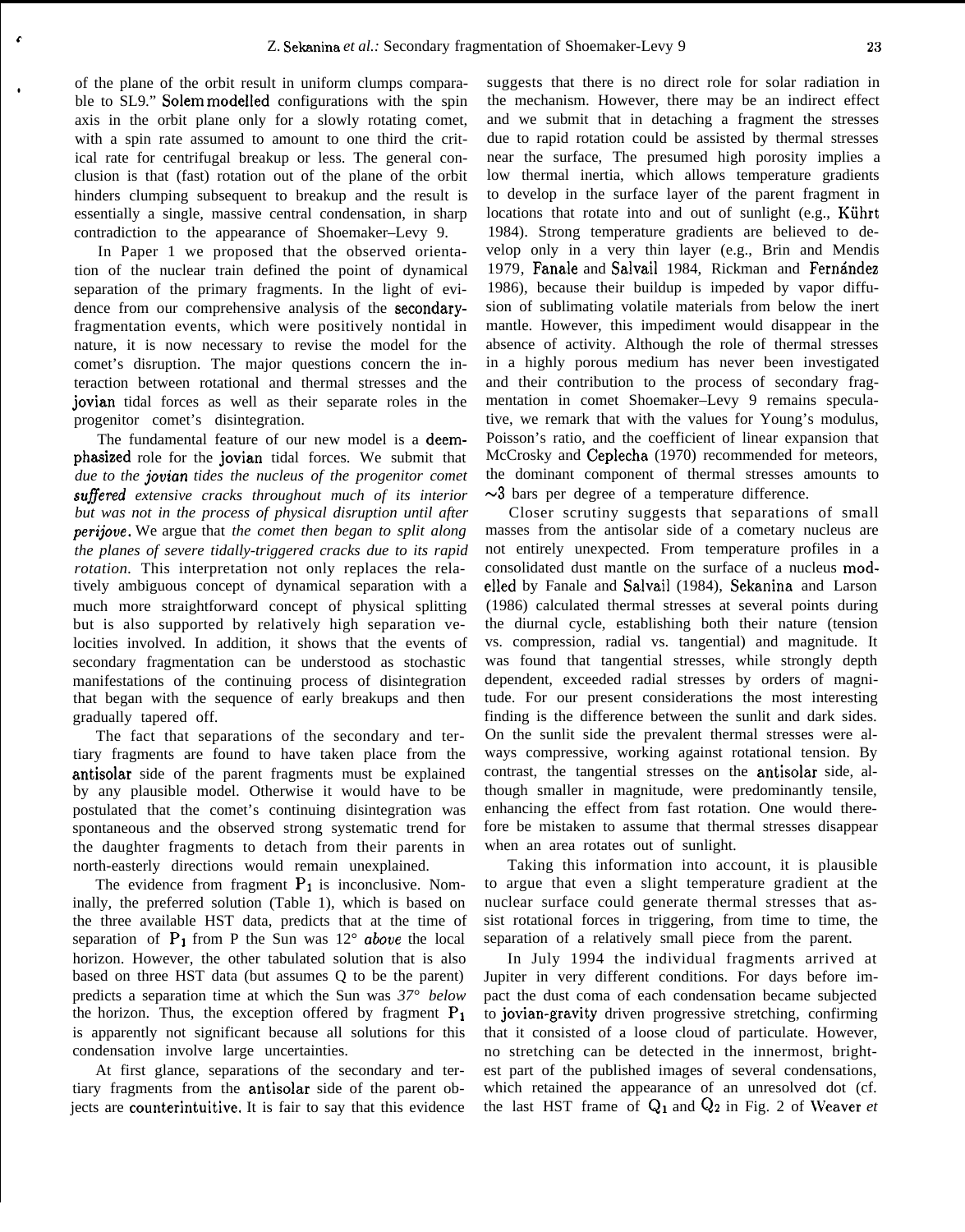{

al, 1995, taken less than 11 hours before the crash of  $\mathbb{Q}_2$ . Even though the digital charts of these images have never been properly analyzed, there is little doubt that large central objects still existed in both  $Q_1$  and  $Q_2$  at those late times. From unobstructed observations of the bolides and their explosions with the Galileo instruments (Chapman et *al.* 1995) and from detections of the expanding plumes of debris by the HST camera (Hammel et *al.* 1995), one can conclude that at least nine of the 12 on-train condensations contained massive central fragments upon impact. For the remaining three condensations, C, D, and S, there at least is information on their second precursors and impact sites (Paper 2 and Nicholson 1996).

Significantly, very little is known in comparison about the off-train condensations. Among the secondary fragments, the best data are for N from the Galileo imaging (Chapman et *al.* 1995) and from the impact site (Hammel *et al.* 1995), and for V from apparent observations of the first precursor (Nicholson 1996). In addition, a precursor was detected for  $Q_2$  (Herbst *et* al. 1995), while impact sites and main events were reported for B and  $Q_2$ , a possible main event also for M. No information whatsoever is available on the tertiary fragments.

It seems that condensations  $N$ ,  $Q_2$ , and V "landed" fairly large, probably subkilometer-sized fragments deep in the jovian atmosphere, while the central objects in the remaining condensations must have broken up tidally and/or due to atmospheric drag into still smaller pieces that completely burnt up high in the atmosphere with no detectable plumes. The comment by Beebe (1996) that the site of B was apparently located higher in the atmosphere than the other dark features is consistent with this scenario, In any case, the jovian tides, which began to affect the fragments before their atmospheric entry, must have played an important (and usually ignored) role in the final moments of the disintegration process.

It is not necessarily true that the entire mass of any offtrain fragment ends up in small particulate. There may have survived perhaps as large as 10-meter-sized objects near the cores of condensations B, F,  $P_2$ , T, and others until their impacts. Yet, the motions of the centroids of condensations  $F$ ,  $P_1$ , and  $P_2$  must have been determined by the spatial distribution of centimeter-sized debris, therefore showing effects of solar radiation pressure. Although no such effects were detected in the motions of J, M, T, and U, this very well may be due to a small number of accurate measurements and the resulting inferior solutions that are available for these fragments.

Finally, a few comments on the nuclear fragmentation of Shoemaker-Levy 9 in the context of the problem of split comets in general and the so-called dissipating comets (Sekanina 1984), which also are fragments of comets that split long ago. The differences between the dynamical behavior of nontidally split comets and comets whose splitting involves tidal forces were recently addressed in some detail by Sekanina (1997). A new issue now raised by

Shoemaker-Levy 9 is the nature of the deceleration in the equations of motion, For nontidally split comets, the deceleration of the secondary nuclei was interpreted as a differential nongravitational effect from directed outgassing. In this paper we show that the relative motions of the majority of fragments of Shoemaker-Levy 9 are affected by no detectable deceleration and that in the three exceptions the effect is apparently due to solar radiation pressure, so that no outgassing is required to explain this evidence. The question to address is whether the nongravitational effects detected in the relative motions of fragments of nontidally split comets could likewise represent signatures of solar radiation pressure rather than effects of outgassing. The answer to this question must be negative, because unlike in the three cases of fragments of Shoemaker-Levy 9, secondary nuclei of nontidally split comets are observed to depart from the main mass essentially along the projected antisolar direction. This represents a fundamental difference between the two types of split comets, even though the events of secondary fragmentation in Shoemaker–Levy 9 were also nontidal in nature. On the other hand, the basic *physical attributes* of fragments in their advanced phase of disintegration are always essentially the same for either kind of split comets as well as for the dissipating comets. Their demise is described by the loss of a central condensation, by an apparent expansion and elongation, and eventually by precipitous fading.

*Acknowledgements.* We thank Imke de Pater for communicating information on the impact of fragment B, as observed by her and her team with the W. M. Keck telescope, and for helpful discussions on the subject. This research was carried out at the Jet Propulsion Laboratory, California Institute of Technology, under contract with the National Aeronautics and Space Administration.

## **References**

- **Asphaug, E., and Benz, W.,** Size, density, and structure of comet Shoemaker-Levy 9 inferred from the physics of tidal breakup. *Icarus* 121, 225-248, 1996.
- Beebe, R. F., Growth and dispersion of the Shoemaker-Levy 9 impact features from HST images. In: The *Collision of Comet Shoemaker-Levy 9 and Jupiter, K. S. Nell, H. A.* Weaver, and P. D. Feldman, eds., pp. 307-328. Cambridge University, Cambridge, U. K., 1996.
- Brin, G. D., and Mendis, D. A., Dust release and mantle development in comets. *Astrophys. J.*. 229, 402-408, 1979.
- Chapman, C. R., Merline, W. J., Klaasen, K., Johnson, T. V., Heffernan, C., Belton, M. J.S., Ingersoll, A, P,, and the Galileo Imaging Team, Preliminary results of Galileo direct imaging of S–L 9 impacts. *Geophys. Res. Lett.* 22, 1561-1564, 1995.
- Chodas, P. W., and Yeomans, D. K., The orbital motion and impact circumstances of Comet Shoemaker–Levy 9. In: *The* Collision oj *Comet Shoemaker-Levy 9 and Jupiter,* K. S. Nell, H. A. Weaver, and P. D. Feldman, eds., pp. 1-30. Cambridge University, Cambridge, U. K., 1996. (Paper 2)